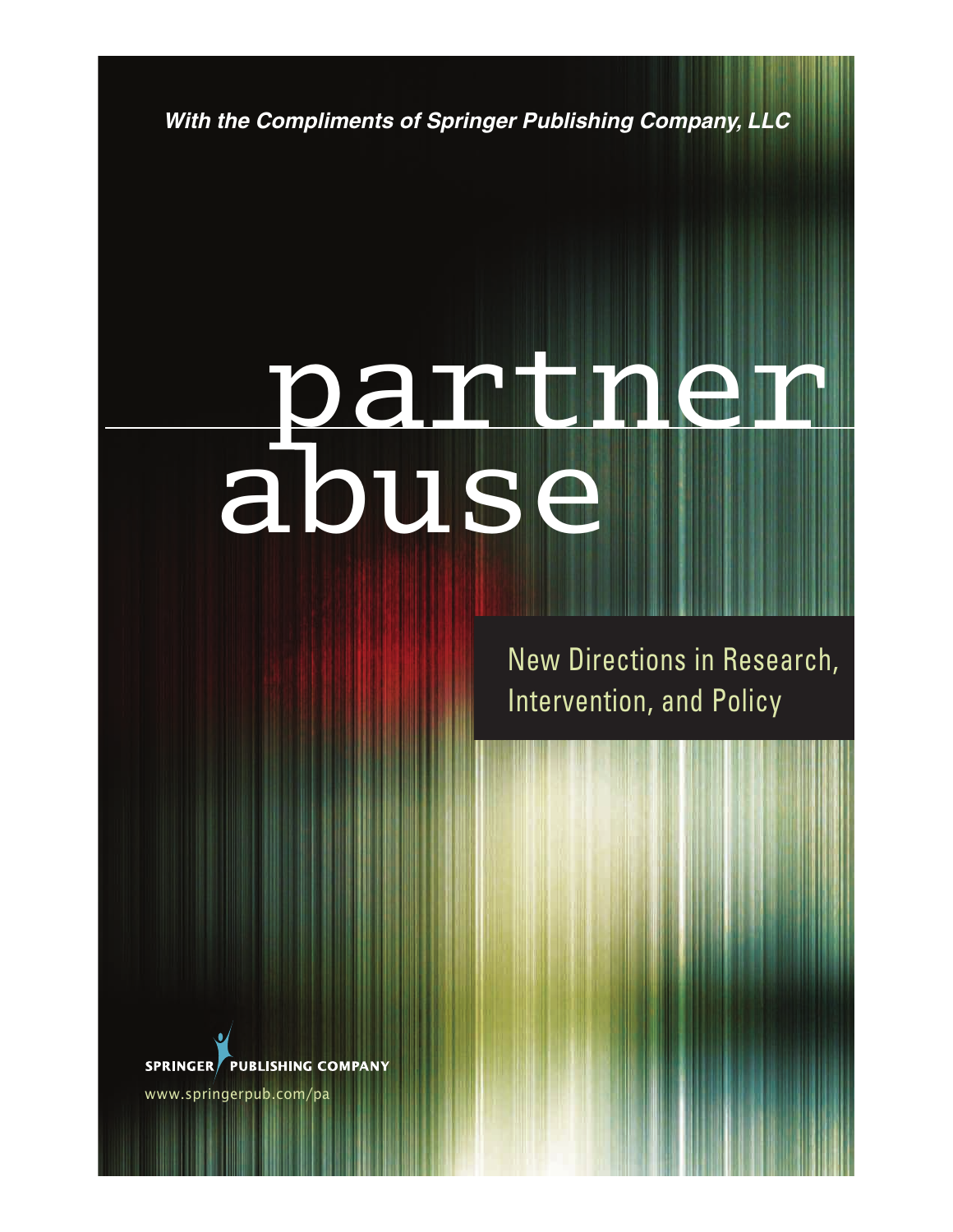Partner Abuse, Volume 2, Number 1, 2011

### research

## **The Reported Availability of U.S. Domestic Violence Services to Victims Who Vary by Age, Sexual Orientation, and Gender**

**Denise A. Hines, PhD** *Clark University*

**Emily M. Douglas, PhD** *Bridgewater State University*

Grassroots movements during the 1970s established several types of emergency services for battered women seeking to find refuge from or leave an abusive relationship. As time went by, the range of services offered by these agencies grew to include counseling, legal services, outreach, and other services, and battered women can now access over 2,000 domestic violence (DV) agencies throughout the United States for assistance. At the same time, these services have come under increasing scrutiny for their inability or unwillingness to provide their existing services to some populations of intimate partner violence (IPV) victims. In this article, we focus on DV agencies' ability to provide their services to various populations that have documented evidence of being underserved due to their age, gender, and/or sexual orientation. We present information on the percentage of agencies that report being able to provide victim-related services to each of these groups. We also consider various regional, state, and agency characteristics that may predict the availability of services to these underserved groups. Overall, agencies report that adolescents and men are the least likely groups to which they are able to provide their victim services. Results are discussed utilizing a human rights perspective that stresses that all IPV victims, regardless of age, sexual orientation, or gender, should have access to services provided by DV agencies.

**KEYWORDS: domestic violence; bias; male victims; adolescents; elderly; GLBT**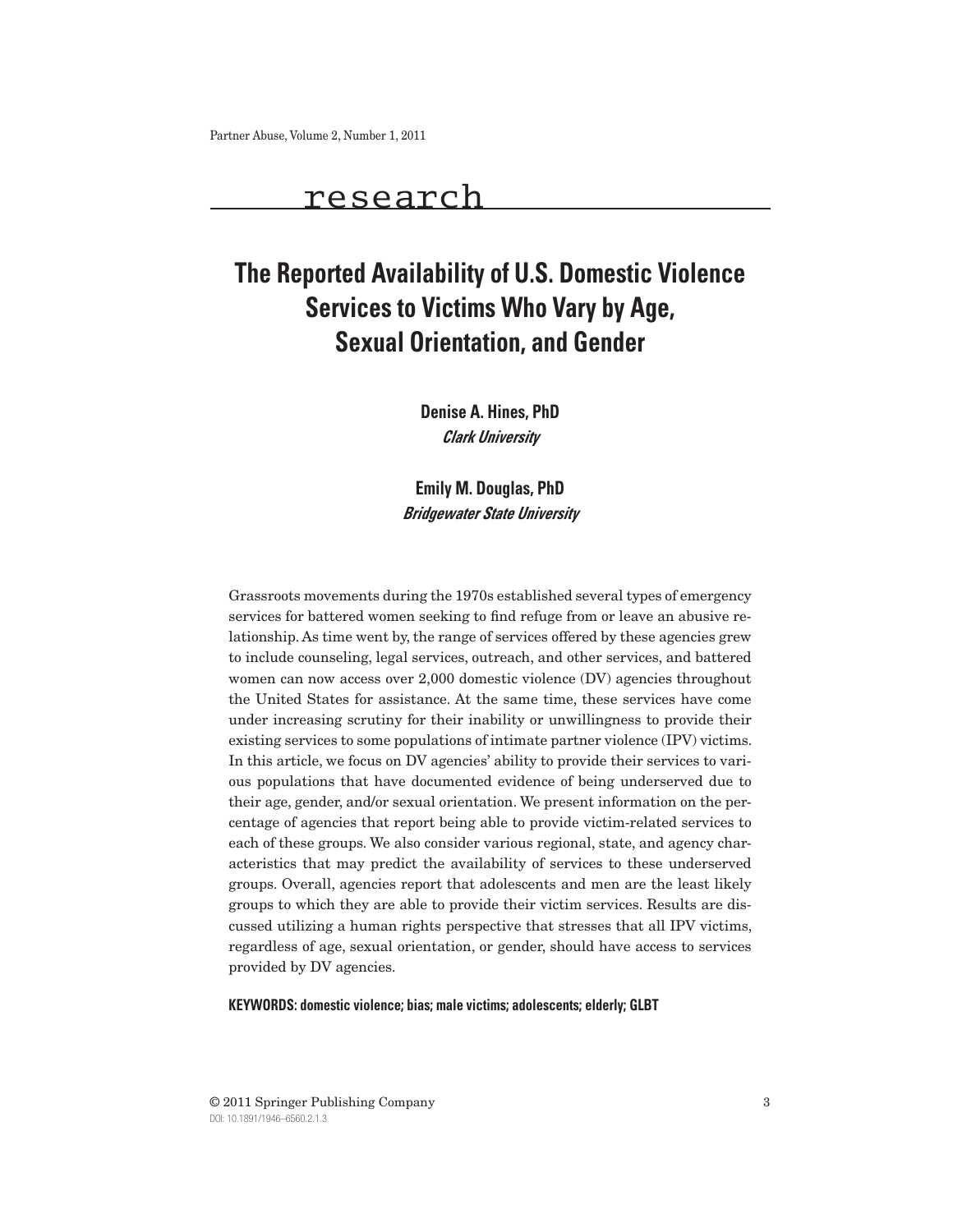In the 1970s, battered women's advocates began organizing grassroots efforts to aid female victims of IPV; these efforts included shelters for women and their children who were trying to escape an abusive home and hotlines to aid in a crisis situation (Shepard & Pence, 1999). By the 1980s and 1990s, battered women's advocates succeeded in receiving private and public funding for their agencies and institutionalizing them across the United States. Currently, there are over 2,000 DV agencies in the United States, most of whom are members of the National Coalition Against Domestic Violence ([NCADV]; Hines & Malley-Morrison, 2005) and many of whom now offer a wide range of services to victims. The most typical service is shelter services, but for agencies that do not have the capacity to provide shelter, they can also offer hotel vouchers or safe homes. These housing services are temporary and designed to aid IPV victims and their children in escaping an abusive home. In addition, agencies can offer transitional housing, which is a longer-term housing option aimed at helping a victim become self-sufficient after having permanently left an abusive home. DV agencies also can offer a wide range of legal services, including assistance with filing a restraining order, victim advocacy and case management, pro bono legal services, divorce and child custody services, and legal assistance for illegal immigrants. Practical services that may be available include emergency transportation and educational and employment services. In addition, counseling services for victims are typically available in many DV agencies and can include residential and nonresidential support groups, group and individual mental health counseling, and rape or sexual assault counseling. Finally, agencies may also engage in outreach efforts in which they publicize their services or target a specific population of victims to receive information about IPV and the services that the DV agency offers (Glass, Rollins, & Bloom, 2009; Hines & Malley-Morrison, 2005).

The women's movement was primarily responsible for the development and institutionalization of DV agencies. Thus, the philosophy that typically guides these agencies has been a feminist-based philosophy, which supports the notion that there is a causal link between patriarchy and IPV, and that men use IPV to maintain a power system in which they are dominant and women are subordinate (e.g., Dobash & Dobash, 1977–1978). This perspective has been criticized as a White, middle-class female perspective that potentially alienated many other potential victims of IPV (see Glass et al., 2009, for a discussion) including IPV victims of other races and ethnicities, sexual orientations, and social class backgrounds (Malley-Morrison & Hines, 2004). Concerns also rose when male victims of IPV stated that they were turned away from DV agencies in their quest to seek help for themselves and their children (Cook, 2009; Douglas & Hines, in press; Hines, Brown, & Dunning, 2007).

In order to be more inclusive of the wide range of IPV victims, experts argue that DV agencies should be oriented around a "human rights perspective" (Glass et al., 2009; Hines & Malley-Morrison, 2005). DV agencies, Glass et al. (2009) argue, should maintain a philosophy of nondiscrimination and should, therefore, protect and empower those who are the underserved victims of IPV, because these individuals have rights "without regard to gender, race, ethnicity, religion, sexual orientation,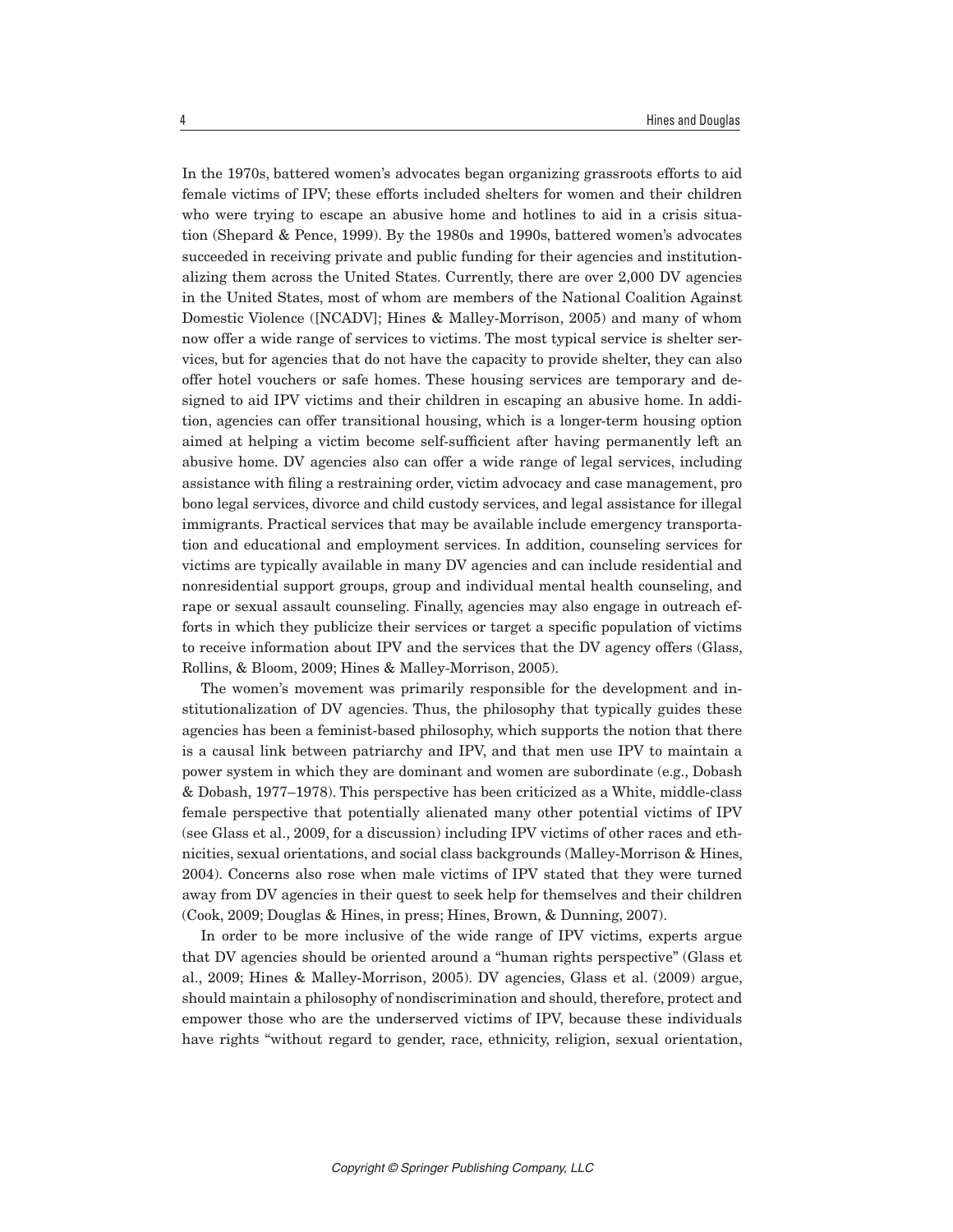nationality, age, class, ability, and language" (p. 203). Therefore, according to this theory, DV programs should find ways to include all victims in their outreach and services, and "change rules that limit the provision of services to victims" (p. 204). Services of DV agencies should be available, accessible, and acceptable to all IPV victims without discrimination, and DV agencies should adapt their services to fit the needs of the IPV victims who seek them. Underserved victims, Glass et al. state, are those "victims who have the most significant barriers or who have been unable or unwilling to access existing services or for whom there are limited or nonexistent services available" (p. 205).

#### **Allegations of Discrimination Based on Age, Sexual Orientation, and Gender**

Among the possible underserved communities in the United States that conform to Glass et al.'s (2009) definition are those defined by their age, sexual orientation, and gender. For example, estimates of adolescent dating violence show that as many as one in four high school students may sustain an act of dating violence (e.g., Foshee et al., 1996; Jezl, Molidor, & Wright, 1996), yet at the same time, they are unlikely to seek help from adults or any formal sources of support (Ashley & Foshee, 2005; Watson, Cascardi, Avery-Leaf, & O'Leary, 2001), and rely instead on their friends, who are often unequipped to handle issues of dating violence (Ashley & Foshee, 2005; Watson et al., 2001; Weisz, Tolman, Callahan, Saunders, & Black, 2007). In addition, formal services available to adolescent victims may be limited to only outreach (Sousa, 1999). The limited services may be because of the fact that adolescents are minors, therefore, they are not recognized as potential victims of DV in most state statutes, so there may be legal barriers for DV agencies to provide their services to adolescent victims (Break the Cycle, 2008; Sousa, 1999). However, there is no research examining whether DV agencies have their full range of services available to adolescent victims. Given the high prevalence of dating violence among adolescents, their inexperience with romantic relationships, and their likely lack of knowledge about dating violence, it is important to understand whether DV agencies are able to offer their victim services to these vulnerable individuals.

Another group that is vulnerable because of their age is the elderly. Although the typical elder abuse stereotype is of a frail elder being abused by an adult child caretaker, a random sample of elders in Boston showed that 60% of elder abuse perpetrators were spouses (Pillemer & Finkelhor, 1988), and estimates of rates of elder abuse by spouses range from 4%–6% of the elderly population (Harris, 1996; Mouton, Rovi, Furniss, & Lasser, 1999; Pillemer & Finkelhor, 1988). It is likely, therefore, that elderly victims of IPV may need the services of DV agencies, and there is evidence that 1% of female and 5% of male victims of IPV who present at DV agencies are elderly persons (Lundy & Grossman, 2009). Both internal and external barriers may preclude elderly abuse victims from receiving help (Beaulaurier, Seff, & Newman, 2008; Donnelly, Cook, & Wilson, 1999; Lundy & Grossman, 2009). For example, abused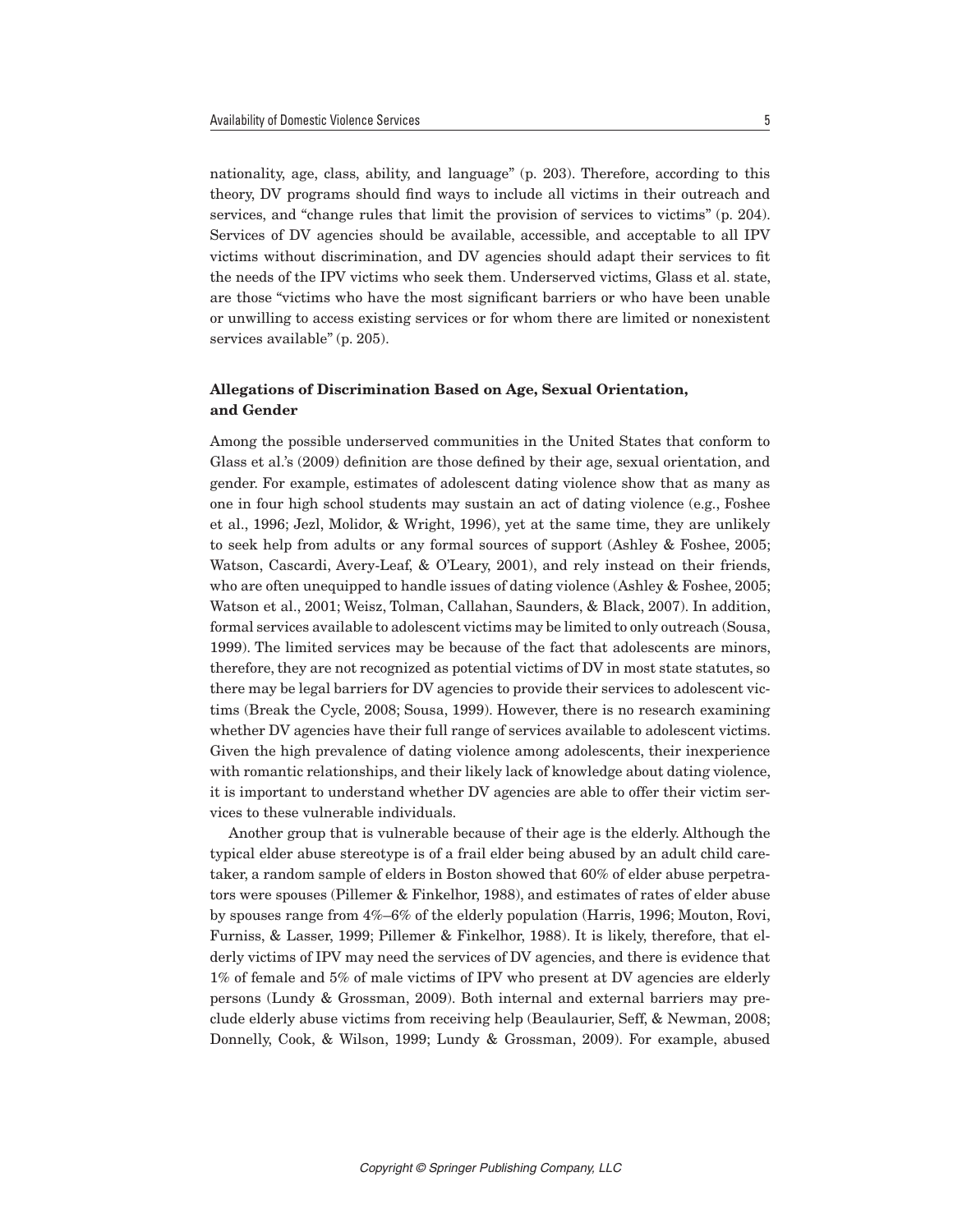elderly women cite the difficulty in breaking long-standing abusive patterns in their relationships, but also indicate a perception that DV agency services were targeted toward younger women (Beaulaurier et al., 2008; Leisey, Kupstas, & Cooper, 2009) and they, therefore, would be turned away, ridiculed, or made to feel uncomfortable if they asked for help (Beaulaurier et al., 2008). DV agency staff do sometimes turn away elderly women because of the misperception that they are frail and in need of too much help with activities of daily living (Donnelly et al., 1999), and staff may perceive elderly female victims as downtrodden, overly dependent, and resistant to change (see Leisey et al., 2009). Moreover, in comparison to younger female victims, elderly female victims who present at DV agencies are significantly less likely to receive shelter services, advocacy, employment and educational assistance, economic aid, family services, case management services, individual and group counseling services, family counseling, and group therapy (Lundy & Grossman, 2009). Thus, elderly victims of IPV are a group that seems to be underserved in the current DV service system, and it is important to assess the extent to which DV agencies report that their services are available for this particular group of victims.

Among adults between the ages of 18 and 65, there is also evidence of exclusion from victim services based on sexual orientation and gender: Individuals who are gay, lesbian, bisexual, or transgendered (GLBTs), and heterosexual men have cited barriers to receiving help from the current DV service system. The reason believed for such exclusion is that the prevailing theory that guides DV agencies—that IPV is causally related to patriarchy—makes it difficult for a female victim with a female perpetrator or a male victim, in general, to fit into this model (Cook, 2009; Douglas & Hines, in press; Helfrich & Simpson, 2006; Renzetti, 1989; Russo, 1999). Nonetheless, prevalence rates of IPV toward heterosexual men and GLBTs are estimated to be approximately equal to prevalence rates of IPV toward heterosexual women (Archer, 2000; Hines & Malley-Morrison, 2005; Straus, 1995; Waldner-Haugrud, Gratch, & Magruder, 1997; West, 2002), and although there are arguments concerning the extent to which the IPV toward these groups is severe enough to warrant the use of DV agencies (Brown & Groscup, 2009; Das Dasgupta, 2001; Johnson, 1995; Loseke & Kurz, 2005; Russo, 1999), there is much evidence that severe IPV toward both GLBTs (McClennen, Summers, & Vaughan, 2002; Renzetti, 1989; Russo, 1999; West, 2002) and heterosexual men (Ehrensaft, Moffitt, & Caspi, 2004; Hines et al., 2007; Hines & Douglas, 2010) does occur and that victims from these populations do attempt to seek help through DV agencies (Cook, 2009; Douglas & Hines, in press; Hines et al., 2007; McClennen et al., 2002; Renzetti, 1989; Turell & Cornell-Swanson, 2005).

Experimental studies have shown that service providers display biases regarding IPV in same-sex relationships—it is viewed as less serious, less likely to reoccur, more likely to be mutual and less likely to get worse over time than opposite-sex IPV (Blasko, Winek, & Bieschke, 2007; Brown & Groscup, 2009), and GLBT victims of IPV have encountered both internal and external barriers to accessing victim services originally aimed for heterosexual women. For example, lesbian IPV victims have cited fears of discriminatory and homophobic responses from DV agencies and their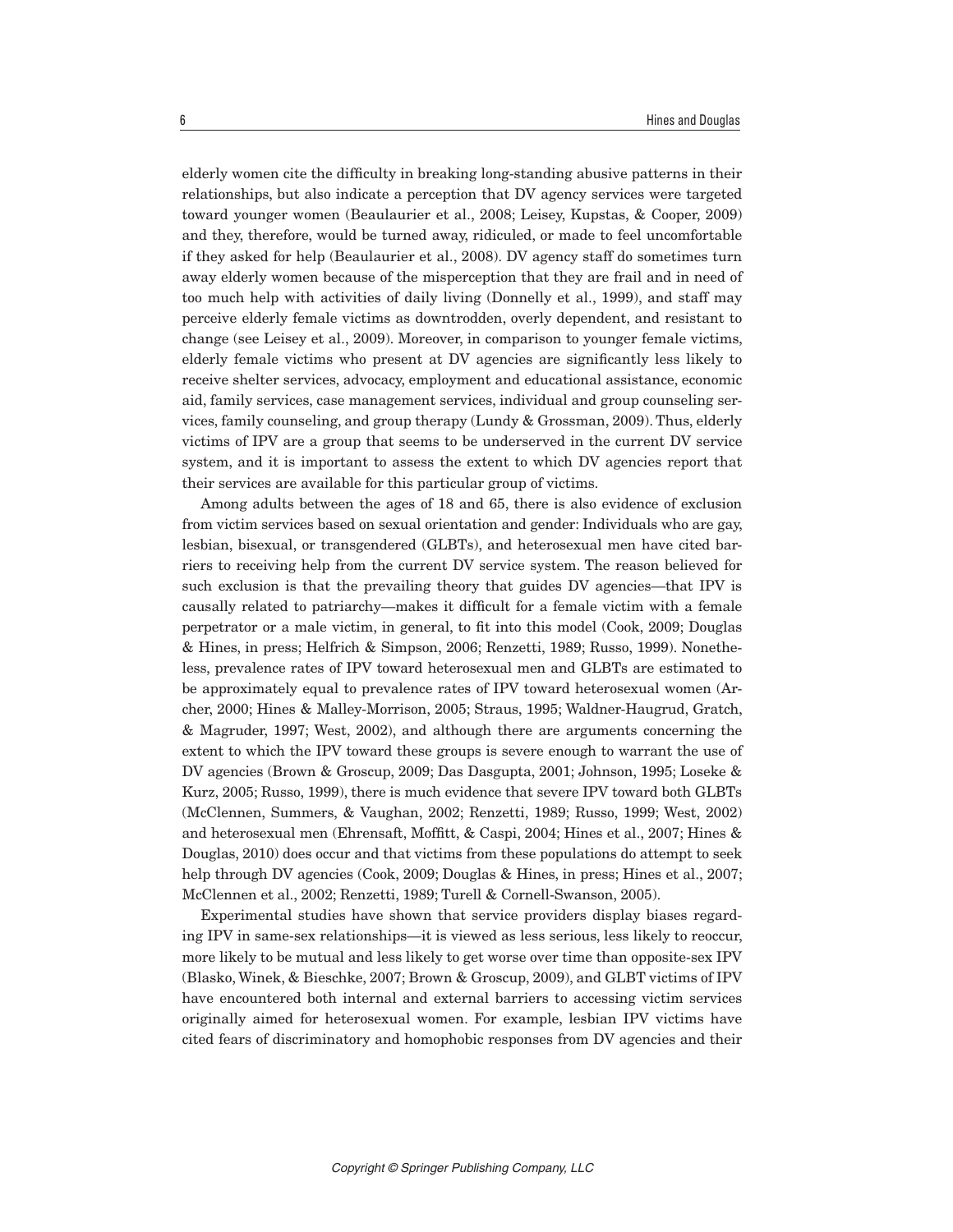clients, and fears that because of lax screening procedures, staff will admit their abusive partners to the agency (Bornstein, Fawcett, Sullivan, Senturia, & Shiu-Thornton, 2006). External barriers include blatant discrimination, bias, and stigma when trying to access services (Girshick, 2002; Renzetti, 1989, 1992). Agency staff and directors have reported reluctance to provide services to lesbian victims, either because of staff biases or biases of their stakeholders or their community (Donnelly et al., 1999; Helfrich & Simpson, 2006).

Similarly, studies of gay men and DV agencies show that agencies are often unwilling or unable to serve gay men (Merrill & Wolfe, 2000). Gay men are reluctant to seek such sources of help when victimized by IPV, and when they do, they find the agencies to be not at all helpful (McClennen et al., 2002). Little research has documented the help-seeking experiences of transgendered individuals (Turell & Cornell-Swanson, 2005), although there are indications that they do not seek help because of fear of exposure of their status and because gender segregation makes shelters inaccessible to them (Courvant & Cook-Daniels, 1998).

Finally, male victims of female-perpetrated IPV may also experience barriers to seeking help. For example, Douglas and Hines (in press) reported on the experiences of 302 male victims of IPV who sought help: Almost half of their sample sought assistance from a DV agency and more than half of them found the agency to be not at all helpful. Common complaints were that the DV agency said they only help women (78.3%), that the agency was biased against men (95.3%), and that they were accused of being the batterer in the relationship (63.9%). There have been no studies to date, however, that document the extent to which DV agency directors report that their agency offers victim-related services to heterosexual men.

Overall, the extant research documents the problems that adolescents, elderly, GLBTs, and heterosexual men may have when seeking help from DV agencies. From a human rights perspective, we note that although various DV services exist, these services do not seem to be equally accessible or available to all IPV victims. However, the research to date is limited by (a) its scope of the DV agencies that are assessed (e.g., concentrating on a certain area), (b) convenience samples of underserved IPV victims, or (c) its concentration on just one potentially underserved population. The goal of this study is to present the results of a survey of the directors from a random sample of DV agencies in the United States in which we asked the extent to which the housing, legal, counseling, and other services they provide are available to various potentially underserved populations. Our study will achieve one of the primary goals of a human rights perspective on the provision of DV services evaluation. That is, we need to evaluate the extent to which DV services are available to IPV victims who are typically excluded or have reported barriers in accessing or using services (Glass et al., 2009). Thus, in this study, we will report the extent to which existing services are available to victims of differing ages, sexual orientations, and genders.

Given previous research documenting the difficulties that adolescents, elderly persons, GLBTs, and men have experienced when seeking help for IPV victimization, we expect that not all DV agencies in our sample will indicate that all of their services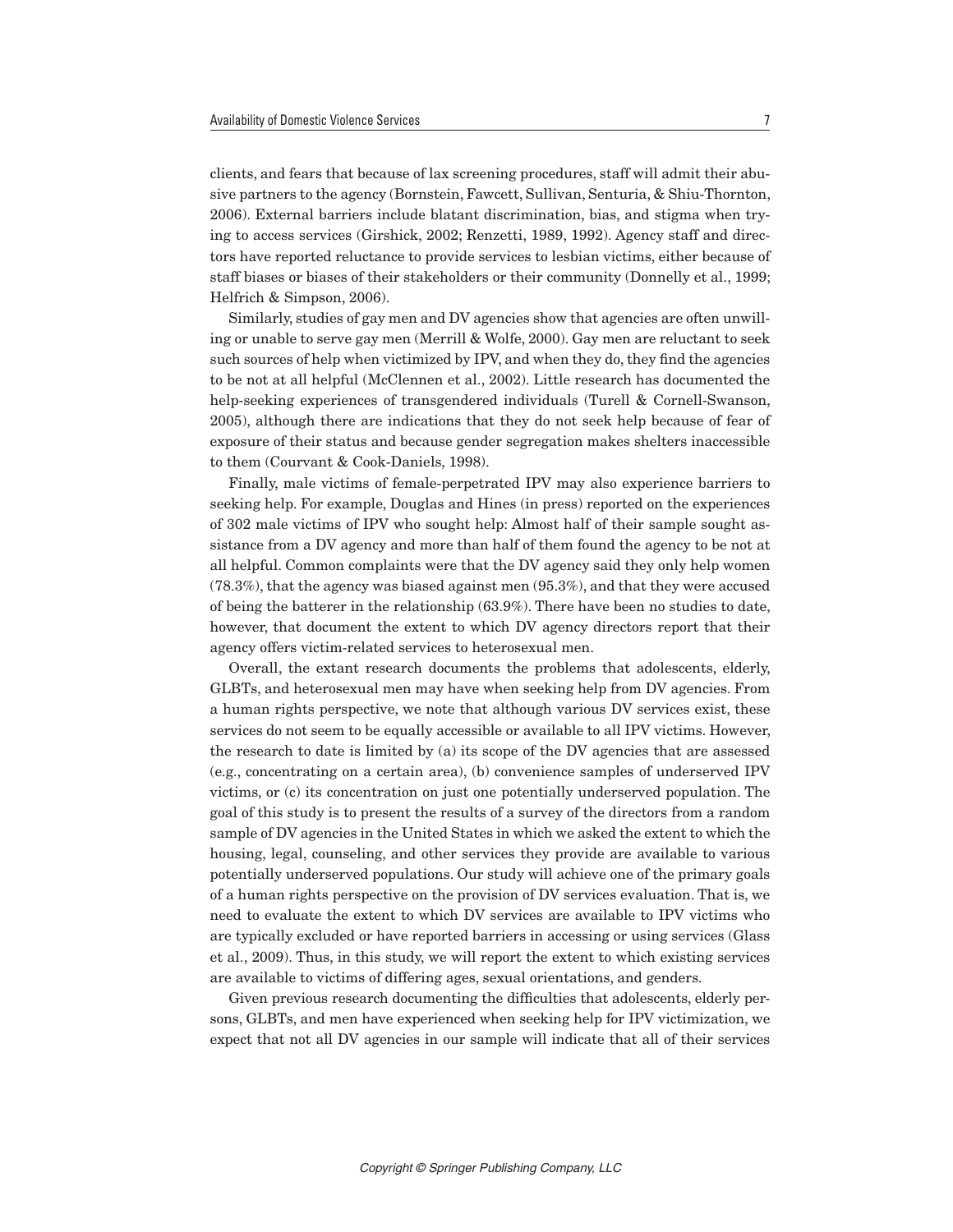are available to each of these populations. Therefore, we will explore various possible reasons for why some groups remain underserved. First, the most documented explanation for excluding some groups from existing DV agency services is a lack of resources, usually budgetary, but also in terms of personnel (e.g., Donnelly et al., 1999). We will, therefore, explore whether budget size, the size of paid and volunteer staff, and the number of victims overall they are able to serve in a year influence the extent to which agencies are able to offer their existing services to these potentially underserved populations. Second, another cited reason for failing to make existing services available to underserved groups has been external constraints posed by funders of the agency (Donnelly et al., 1999; Renzetti, 1996). Although we do not have information on specific funders or their ideologies, we do know whether the agencies in our sample were receiving federal funding. Because U.S. law requires that DV agencies practice nondiscrimination (Glass et al., 2009), it is predicted that agencies receiving federal funding will be less likely to indicate that they exclude any of the previous populations from potentially receiving services. Third, a final cited constraint to making services available to all DV victims includes the values and ideologies of the community in which the agency operates (Donnelly et al., 1999; Helfrich & Simpson, 2006). We have information on the cities, states, and regions in which the DV agencies in our sample operated, and we will look at such issues as liberalism of the state, state median household income, educational level of the state population, and female representation in state government, as indicators and proxies of the values and ideologies of the community. We expect these to correlate with whether certain groups are excluded from having certain types of victim services available to them.

#### **METHODS**

#### **Sample**

A random sample of 371 DV agencies was selected from all of the 1,980 agencies listed in the *2004 National Directory of Domestic Violence Programs* published by the NCADV. This sample constituted almost 20% of the agencies in the directory; the size of the sample was determined by previous research (Schaefer & Dillman, 1998) and the amount of time that could be allocated to this unfunded study. Each DV agency was telephoned by an undergraduate or graduate research assistant who asked for the name of the program director and his/her e-mail address. We then used this information to recruit participants via e-mail to participate in our study. Using the methods of Dillman (2000), we invited DV agency directors to participate in our Internet study on multiple occasions. We emailed all program directors an initial recruitment letter, and 1 week later, all received a thank you/reminder e-mail; 5 weeks after the initial recruitment, we e-mailed those participants who had not yet responded; 4 months later, we tried again to increase response rates by having a graduate research assistant call those who had not yet participated. A small number of participants (fewer than 20) completed the survey via the telephone; those we were unable to reach via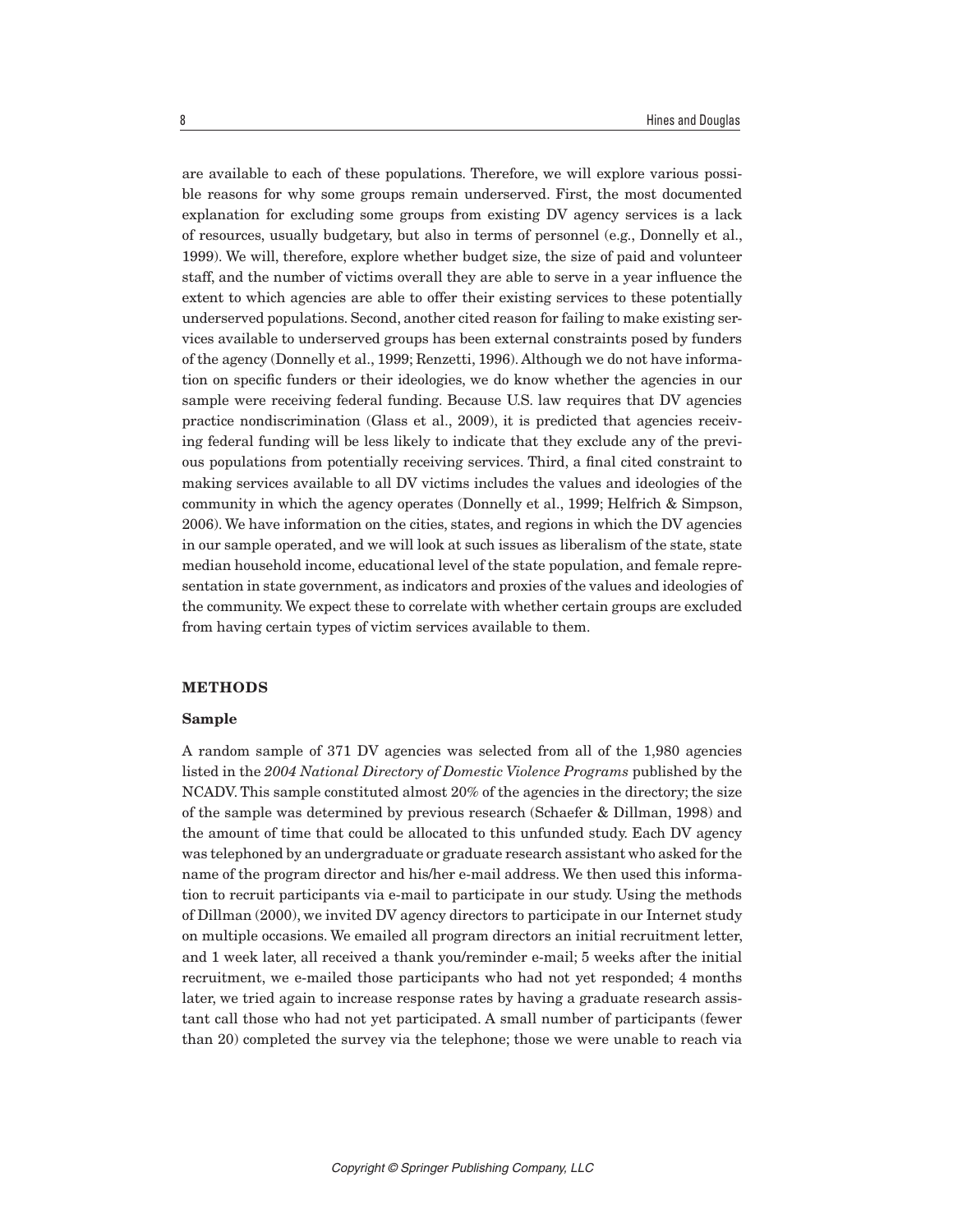telephone received a final e-mail from us encouraging them to participate. Data collection took place between January and August 2008.

Program directors who responded to the recruitment e-mail were directed to a webpage on Zoomerang.com that explained the details of the study, their rights as participants, and their ability to decline to participate or to skip any questions they did not wish to answer. All procedures for this study were approved by a board of ethics at Bridgewater State College. In total, 213 DV agencies participated; the response rate was 57.4%.

The sample consisted of 213 DV agencies from 47 U.S. states; 16.9% of the sample was from the Northeast, 33.8% from the South, 25.4% from the Midwest, and 23.9% from the West. Just over  $18\%$  ( $n = 39$ ) of agencies responded that they specialized in a particular population of victims, only one of which, GLBT, was a population that we focus on in the current article.1 When asked if there were any services they would like to provide but could not because of service barriers, 112 (52.6%) indicated there were. Among the services mentioned, eight (7.1%) indicated they would like to provide services for teens, five (4.5%) would like to provide services for men, and four (3.6%) would like to provide services for GLBTs.

DV agencies reported that a median of 1,000 IPV victims contact them annually, and that they provide direct services to a median of 800 victims. The DV agencies had been in operation for a mean of 24.2 years; they had a median of 14 paid staff and 19.5 volunteer staff. Almost half (47%) of the DV agencies reported receiving federal funding; the DV agencies reported that their median annual budget was \$638,000.

#### **Measures**

We developed the instrument for use in this study and based it on a review of the literature on the availability of services for underserved victims of IPV. Several program directors who work for DV agencies that specialize in underserved populations gave suggestions about content and questions and helped to pretest the instrument. The instrument asked about various victim services that are commonly offered by DV agencies: (a) housing (shelter, transitional housing, safe home, and hotel vouchers), (b) legal services (victim advocacy services, pro bono legal aid, assistance with divorce and/or child custody cases as well as restraining orders, and undocumented immigrants), (c) victim mental health/counseling services (group counseling, individual counseling, nonresidential support groups, and rape/sexual assault services), and (d) additional services including transportation, outreach, and education. For each of these services, we first asked program directors if their agency was able to provide this particular service. For those who responded *yes*, we asked for which of the following victim populations they were able to provide their existing services: (a) adolescent female victims, (b) senior female victims (age 65 or older), (c) lesbian victims, (d) male-to-female transgendered victims, (e) female-to-male transgendered victims, (f) adult male victims, (g) adolescent male victims, (h) male senior victims, and (i) gay male victims. We recognize that there may be considerable overlap among these populations (e.g., a gay, male adolescent), but for ease of analysis, we used the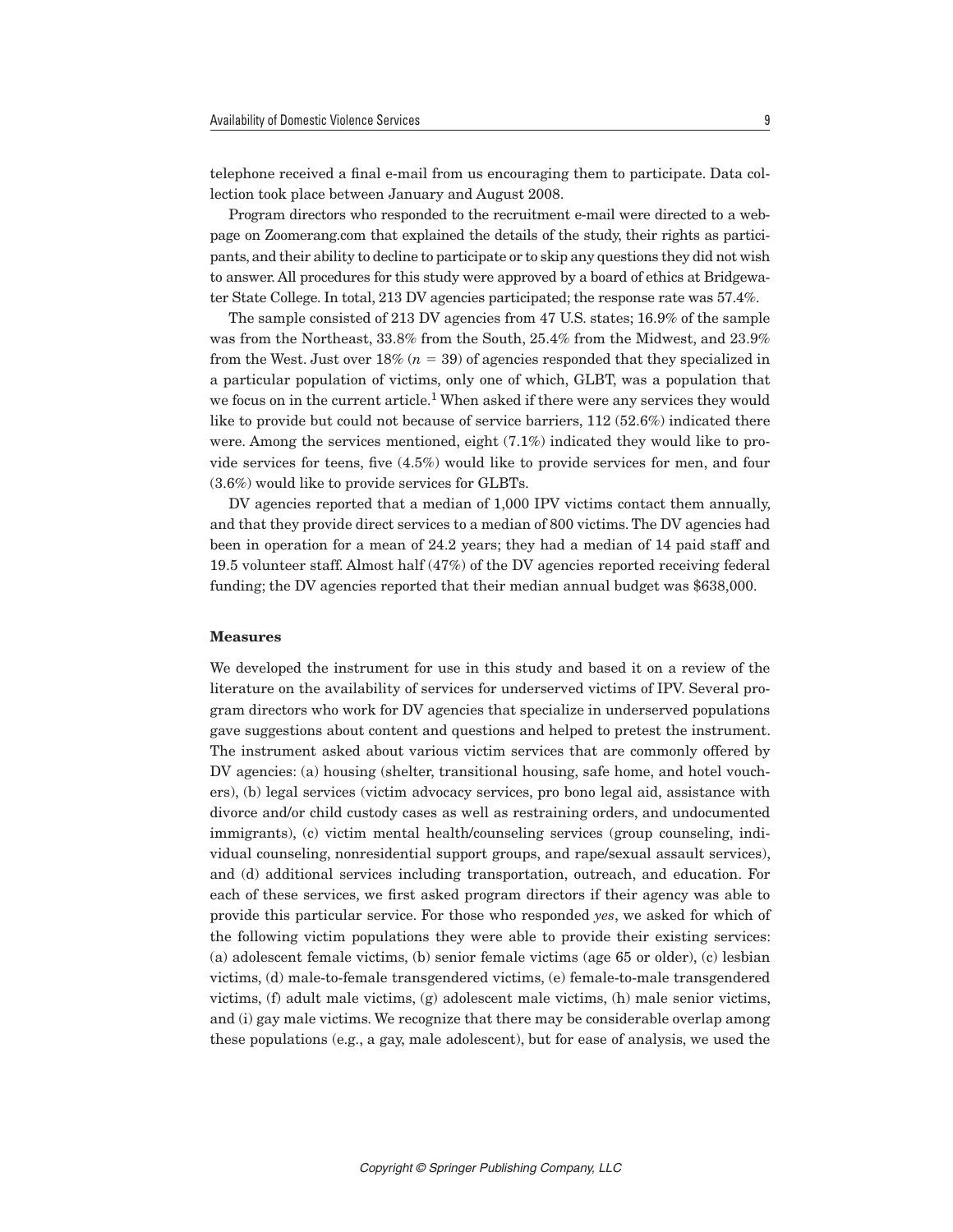populations as noted. For each category of services, we also asked about the ability to serve undocumented immigrants, victims who do not speak English, and individuals with disabilities, including physical, mental health, sight, and auditory limitations. These latter populations will be the focus of a future article. For the purposes of this article, we will call these groups of victims "underserved populations," with the knowledge that according to some of our data, not all of them experience limitations on the services available to them, but that previous research suggests that there are problems with these groups actually being provided with available and appropriate DV services; therefore, they are "underserved."

Finally, we asked DV agency program directors for descriptive information about their agencies, including the city and state of the agency; number of victims that they serve each year; the size of the agency budget; if they receive federal funding; the number of years of operation; and the number of paid staff and volunteers.

We also used existing data to examine the potential relationship between state/ regional characteristics and the availability of services to these underserved groups. From the U.S. Census Bureau, we gathered the 2007 population of the city in which the agency was located, 2007 household median income of the state in which the agency was located, and the percent of the state population that was college educated. The percent of state legislators who were women in 2008 was garnered from the Center for American Women and Politics (CAWP). The degree of liberalism for each state came from a 2003 (most recent year available) CBS/*New York Times* national poll of political ideology, available at: http://php.indiana.edu/ $\sim$ wright1/. Previous research has demonstrated that state characteristics, including political ideology, predict the provision of services for members of individual states (Baron & Straus, 1989; Barrilleaux & Bernick, 2003; Burr, Mutchler, & Warren, 2005; Douglas & Cunningham, 2008; Linksy & Straus, 1986; Zimmerman, 1988, 1991). State characteristics are an approximate measure of the context in which DV agencies operate.

#### **RESULTS**

#### **Housing Services**

We asked the agencies about the shelter, safe home, hotel voucher, and transitional housing services that they are able to offer to victims of IPV. If they responded that they provided one of these services, we asked them follow-up questions concerning such issues as the maximum number of victims they could serve at once, the maximum length of stay, whether the housing service was in a confidential location, and whether there was a limit on the number of and/or age of children. Table 1 presents the results. Shelter services were the most common services (80.2%), followed by hotel vouchers (60.1%), transitional housing (32.7%), and safe homes (9.9%). As expected, transitional housing services offered the longest possible length of stay, a median of 730 nights. Shelter services offered a median of 53 nights of stay, whereas safe homes and hotel vouchers offered the fewest maximum nights of stay, a median of 3 nights each.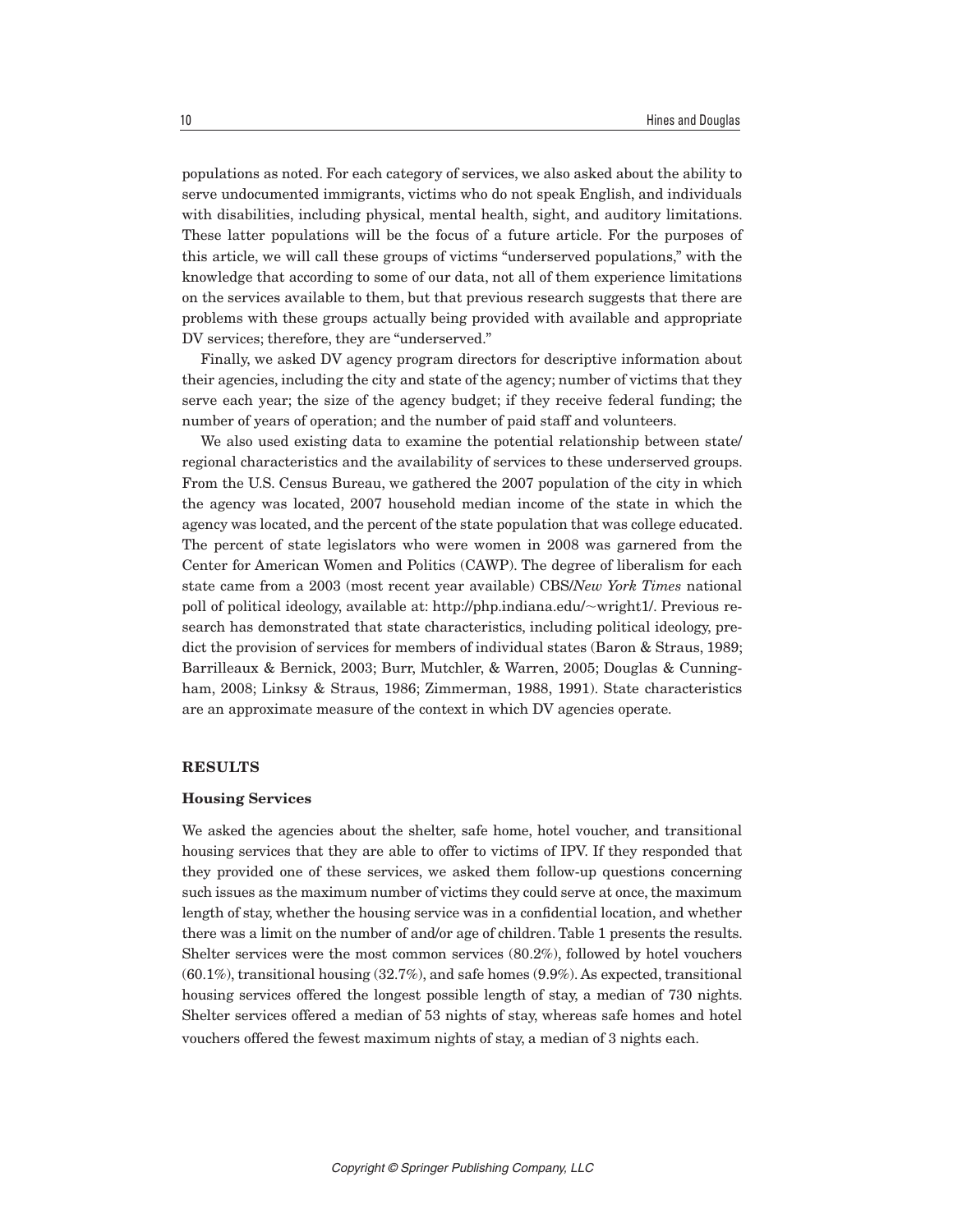|                                                   | <b>Shelter</b>                    | <b>Safe</b>                | Hotel                             | <b>Transitional</b>               |
|---------------------------------------------------|-----------------------------------|----------------------------|-----------------------------------|-----------------------------------|
|                                                   | <b>Service</b>                    | Home                       | <b>Voucher</b>                    | Housing                           |
| Offers service? % Yes $(n)$                       | 80.2%                             | 9.9%                       | 60.1%                             | 32.7%                             |
|                                                   | $(n = 172)$                       | $(n = 21)$                 | $(n = 128)$                       | $(n = 68)$                        |
| # of safe homes (median)                          |                                   | 2.0<br>Range:<br>$1 - 11$  |                                   |                                   |
| # of vouchers/month (median)                      |                                   |                            | 5.0<br>Range:<br>$0 - 200$        |                                   |
| Maximum length of stay<br>(median # of nights)    | 53.0<br>Range:<br>$3 - 730$       | 3.0<br>Range:<br>$2 - 365$ | 3.0<br>Range:<br>$1 - 60$         | 730.0<br>Range:<br>90-1095        |
| Median # of victims that can<br>be served at once | 20.0<br>Range:<br>$1 - 174$       | 5.0<br>Range:<br>$1 - 36$  |                                   | 10.0<br>Range:<br>$1 - 106$       |
| Is the housing service in a                       | $81.4\%$                          | 85.7%                      | 89.8%                             | 69.1%                             |
| confidential location? % Yes                      | $(n = 140)$                       | $(n = 18)$                 | $(n = 115)$                       | $(n = 47)$                        |
| Is there a limit on the # of chil-                | 5.8%                              | 47.6%                      | 7.0%                              | 20.6%                             |
| dren a victim can bring? % Yes                    | $(n = 10)$                        | $(n = 10)$                 | $(n = 9)$                         | $(n = 14)$                        |
| Median limit on $#$ of children $(n)$             | 4.0                               | 4.0                        | 4.0                               | 4.0                               |
|                                                   | Range:                            | Range:                     | Range:                            | Range:                            |
|                                                   | $3 - 8$                           | $2 - 7$                    | $3 - 4$                           | $0 - 5$                           |
| Is there an age limit on the                      | 43.6%                             | 28.6%                      | 3.9%                              | 22.1%                             |
| children? % Yes                                   | $(n = 75)$                        | $(n = 6)$                  | $(n = 5)$                         | $(n = 15)$                        |
| Male child median age $\lim_{n \to \infty} f(n)$  | $15.5$ years                      | $13.5$ years               | 17.0 years                        | 18.0 years                        |
|                                                   | Range:                            | Range:                     | Range:                            | Range:                            |
|                                                   | $10 - 21$                         | $10 - 15$                  | $10 - 18$                         | $12 - 18$                         |
| Female child median age<br>limit(n)               | 18.0 years<br>Range:<br>$14 - 21$ | No limit                   | 18.0 years<br>Range:<br>$17 - 18$ | 18.0 years<br>Range:<br>$14 - 18$ |

| <b>TABLE 1. Description of Housing Services Offered by the Domestic</b> |  |  |
|-------------------------------------------------------------------------|--|--|
| <b>Violence Agencies</b>                                                |  |  |

Shelter services could serve the most victims at once, with a median of 20 victims. Again, safe homes and hotel vouchers served the least amount of victims: A median of five hotel vouchers were available per month, and safe homes could serve a median of five victims at a time. Transitional housing services could serve a median of 10 victims at once. With the exception of transitional housing, over 80% of the housing services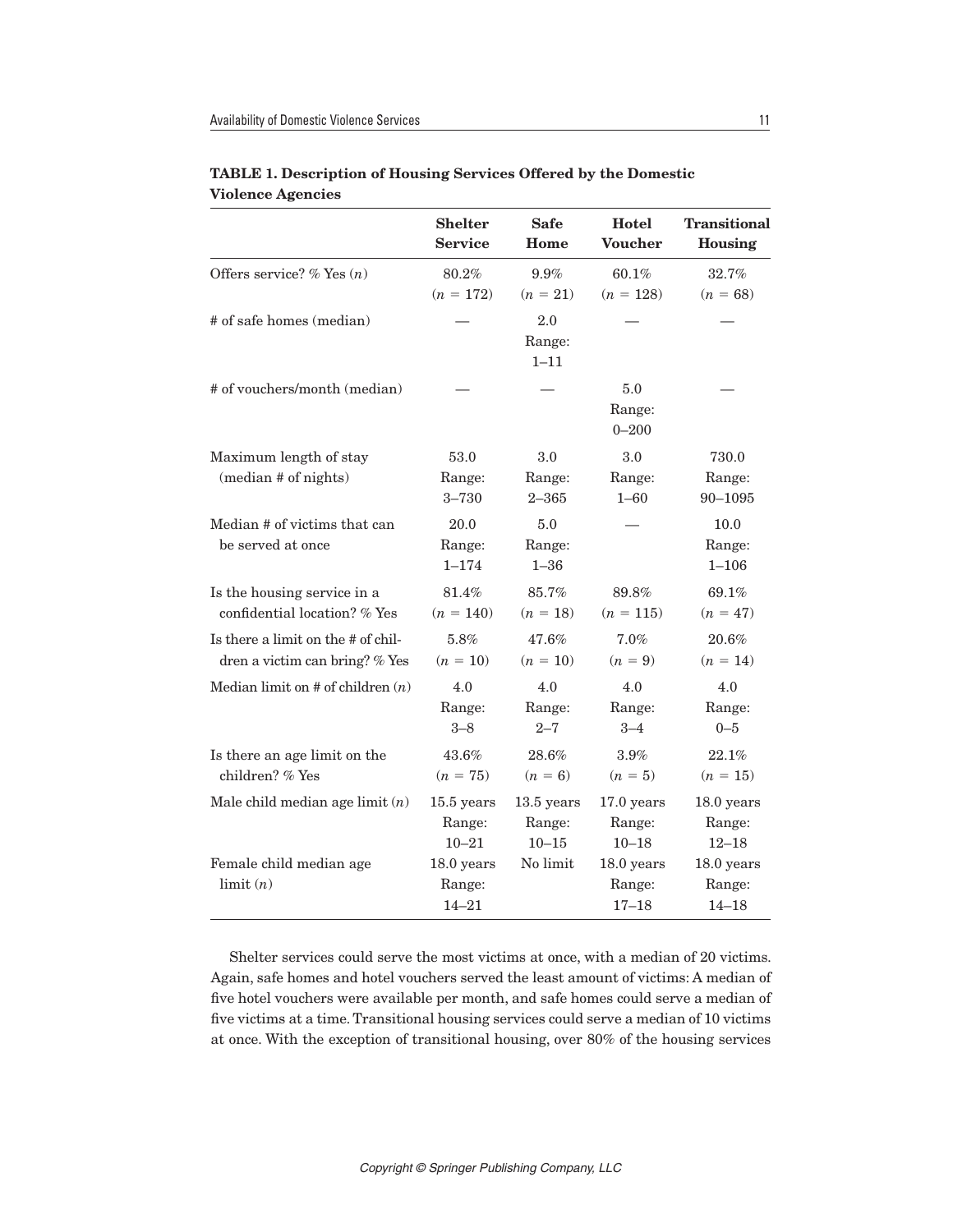were in a confidential location, and a minority of each (5.8% for shelter to 47.6% for safe homes) had a limit on the number of children a victim could bring, typically four. A minority (3.9% for hotel vouchers through 43.6% for shelters) also had an age limit on the children—this age limit was typically lower for males (from a median of 13.5 at safe homes to 18 at transitional housing) than it was for females (median of 18 at all services where there was a limit).

We then asked the agency directors whether they were able to provide these housing services to the various underserved populations. Figure 1 presents those results. Adult males represent the first bar in each series, followed by elderly persons (males then females), gay and lesbian individuals, transgendered individuals (male-to-female then female-to-male), and adolescents (males then females). According to this figure, the least likely population for whom shelter services were available seemed to be males, whether they were adult, elderly, gay, transgendered (female-to-male), or adolescent. This pattern, where underserved men were less likely to have services available to them than the corresponding underserved women, repeats itself across all housing options, except for hotel vouchers. Moreover, adolescents, whether male or female, seem to be the least likely group to have any of the housing services available to them.

To formally test these observations, we coded each DV agency according to whether they were able to offer a particular housing service to any of the men noted in our study (including adult straight men, gay men, elderly men, female-to-male transgendered individuals, and male adolescents), GLBTs (including gay men, lesbian women, and any transgendered individuals), elderly (elderly men or women), and adolescents (female or male adolescents). In the transformation of these data, several new variables



**Figure 1. Housing services available to underserved populations.**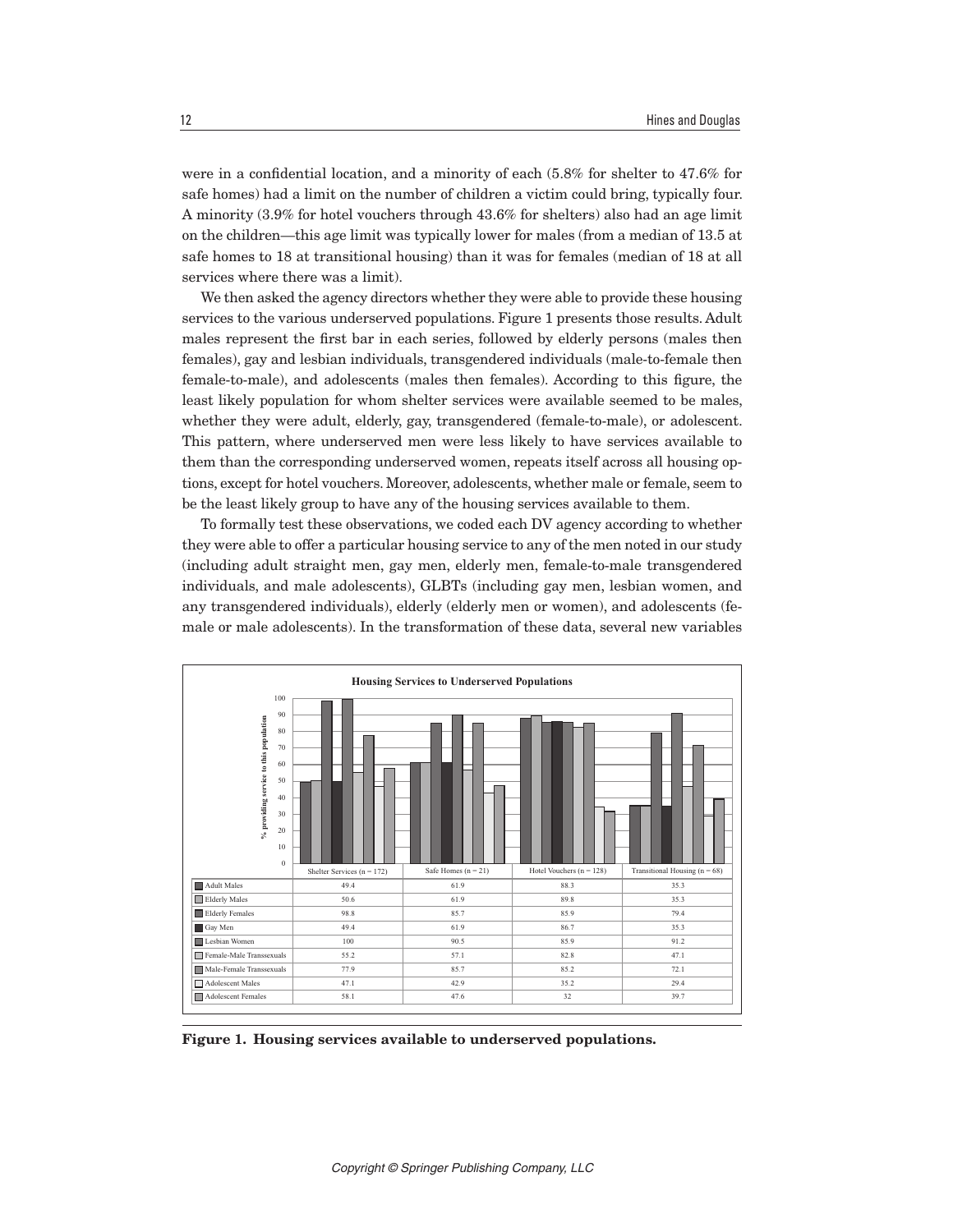were constructed for each population within each type of service. For example, if an agency had the capacity to provide shelter services to *any* male (adult straight men, gay men, elderly men, female-to-male transgender, or male adolescents), it was coded with a 1, otherwise it was coded with a 0. This procedure was followed for all of the housing services and all of the services described throughout this study. The percentages of DV agencies that have housing services available to each population are presented in Table 2. We then compared these percentages using Cochran's *Q* test, which allows

|                                              | % offered to: |             |         |             |                          |  |
|----------------------------------------------|---------------|-------------|---------|-------------|--------------------------|--|
| <b>Type of Service</b>                       | Men           | <b>GLBT</b> | Elderly | Adolescents | Cochran's<br>$\mathbf Q$ |  |
| Housing                                      |               |             |         |             |                          |  |
|                                              | 73.1          | 100.0       | 99.4    | 62.0        | 139.39***                |  |
| Shelter $(n = 172)$                          |               |             |         |             |                          |  |
| Safe homes $(n = 21)$                        | 70.0          | 100.0       | 95.0    | 55.0        | 16.20***                 |  |
| Hotel vouchers $(n = 128)$                   | 95.9          | 99.2        | 100.0   | 39.8        | $200.10***$              |  |
| Transitional housing $(n = 68)$              | 62.1          | 93.9        | 84.8    | 47.0        | 49.75***                 |  |
| Counseling                                   |               |             |         |             |                          |  |
| Group mental health $(n = 61)$               | 71.7          | 98.3        | 96.7    | 81.7        | $31.30***$               |  |
| Individual mental health<br>$(n = 77)$       | 89.6          | 98.7        | 97.4    | 85.7        | 18.00***                 |  |
| Nonresidential support<br>groups $(n = 173)$ | 57.3          | 94.2        | 98.2    | 82.5        | 134.17***                |  |
| Rape/sexual assault services<br>$(n = 128)$  | 95.3          | 99.2        | 98.4    | 96.9        | 5.71                     |  |
| Legal Services                               |               |             |         |             |                          |  |
| Restraining orders $(n = 170)$               | 97.0          | 98.8        | 98.2    | 88.6        | $41.23***$               |  |
| Divorce/child custody<br>services $(n = 98)$ | 95.8          | 95.8        | 97.9    | Ť           | 5.43                     |  |
| Victim advocacy ( $n = 177$ )                | 94.7          | 98.3        | 98.3    | 92.5        | $15.33**$                |  |
| Pro bono legal services $(n = 60)$           | 94.8          | 100.0       | 100.0   | 82.8        | 22.89***                 |  |
| <b>Additional Services</b>                   |               |             |         |             |                          |  |
| Transportation services<br>$(n = 197)$       | 88.3          | 98.7        | 98.7    | 83.9        | 47.47***                 |  |
| Outreach services $(n = 197)$                | 70.6          | 66.3        | 78.7    | 86.6        | $41.10***$               |  |
| Employment services $(n = 35)$               | 69.7          | 93.9        | 87.9    | 69.7        | $13.91**$                |  |
| Education services $(n = 74)$                | 95.7          | 97.2        | 98.6    | 90.1        | $8.59*$                  |  |

| TABLE 2. Differences in Services Available to Men, GLBTs, the Elderly, and |  |  |
|----------------------------------------------------------------------------|--|--|
| <b>Adolescents</b>                                                         |  |  |

 $*_{p}<.05.$   $*_{p}<.01.$   $**_{p}<.001.$ 

† question was not asked for adolescents.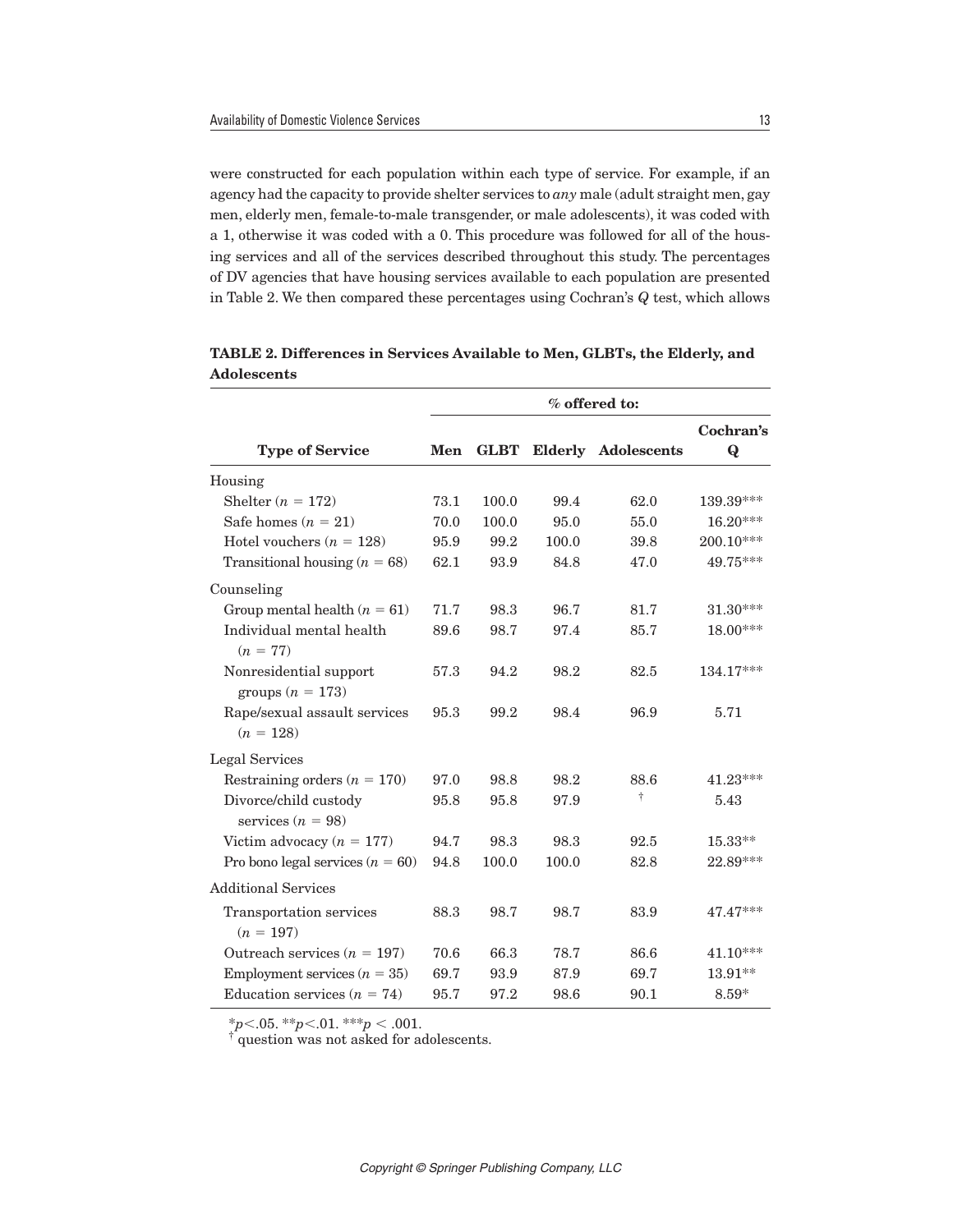one to test similarities or differences among dichotomous variables from multiple dependent samples. As shown in Table 2, Cochran's *Q* is significant for all housing types, which indicates that there is a statistically significant difference between the availability of services for the populations studied in this set of analyses. For shelters, safe homes, and transitional housing, the characteristics that resulted in one not having services available were being adolescent followed by being male. For hotel vouchers, only adolescents were unlikely to have services available. GLBTs and elderly persons, if they were women, were likely to have any housing service available to them.

Because men and adolescents were less likely than the other underserved populations to have housing services available to them, we performed a series of analyses to understand the characteristics of the agencies and the regions/states in which the agencies were located that might predict the availability of housing services to these two groups. Because of low sample size, we did not perform these analyses on the availability of safe homes, and because adolescents were the only group to which hotel vouchers were restricted, we performed predictive analyses for the availability of hotel services only on adolescents. Finally, for adolescents, we only included availability of services to female adolescents because male adolescents tended to have fewer services available to them than females, presumably because of their gender. In our first series of analyses, we investigated possible regional/state characteristics that might predict the availability of services, including the 2007 population of the city in which the agency was located, 2007 household median income of the state in which the agency was located, percent of state legislators who are women, percent of the population that considered themselves liberal in 2003, and the percent of the state population that was college educated. The agency characteristics that we investigated as possible predictors included the number of victims they served in the previous year, their annual budget, the number of paid staff and volunteers, the number of years they were in existence, and whether they received federal funding.

Several regional/state characteristics predicted shelter service availability for men, including: (a) region, with the Northeast being the least likely to make shelter services available to men (Northeast, 36.4%; South, 82.6%; Midwest, 76.9%; West, 73.2%;  $\chi^2$  $(3, N = 171) = 18.56, p < .001$ ; (b) 2007 household median income,  $r = -.17, p < .05$ ; (c) percent of the population who considers themselves liberal,  $r = -.19, p < .05$ , and (d) percent of the state that was college educated in 2005–2007,  $r = -.16$ ,  $p < .05$ . Thus, the more affluent, liberal, and more educated a state was, the less likely they were to have shelter services available to men. One agency level characteristic predicted shelter services: federal funding; if an agency received federal funding, they were more likely to have shelter services available to men,  $r = .18$ ,  $p < .05$ . We then dichotomized the regional variable into  $1 =$  Northeast and  $0 =$  all other regions and entered each of these significant predictors into a logistic regression equation. Household income, liberalism, and college education did not predict shelter service availability to men above and beyond the influence of region, and were removed from the equation. Table 3 presents the final regression equation results. Agencies in the Northeast were about 85% less likely to have shelter services available to men, and agencies that received federal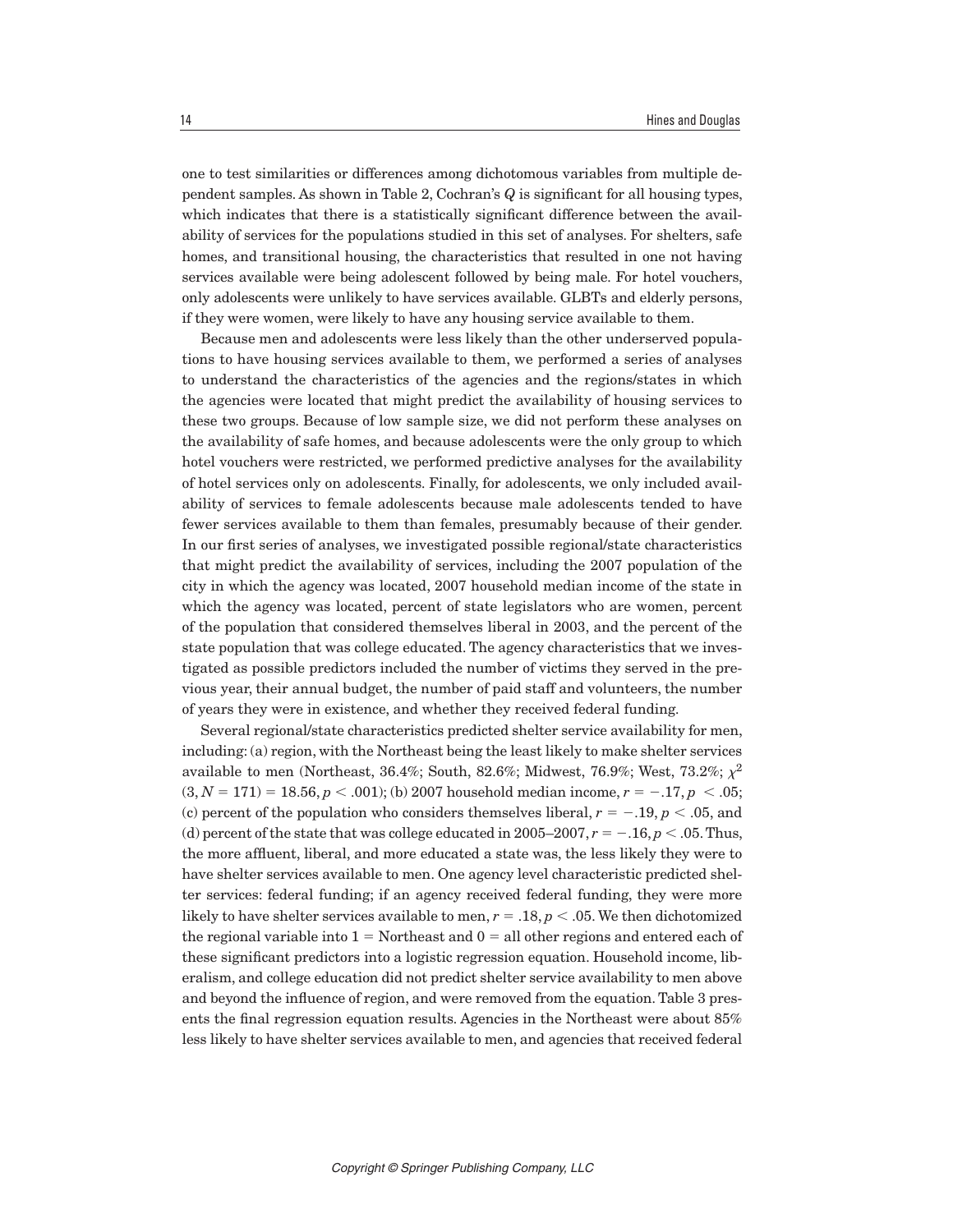| TABLE 3. Logistic Regression Summary Statistics Predicting Availability of |
|----------------------------------------------------------------------------|
| <b>Services for Specific Underserved Populations</b>                       |

| <b>Variable</b>                                                                             | B           | <b>SE</b>       | Wald             | <b>Odds Ratio</b> |
|---------------------------------------------------------------------------------------------|-------------|-----------------|------------------|-------------------|
| Shelter Services for Men: $\chi^2$ (2, N = 171) = 20.99, p < .001.                          |             |                 |                  |                   |
| Northeast <sup>1</sup>                                                                      | $-1.92$     | .50             | 14.77***         | .15               |
| Federal funding <sup>2</sup>                                                                | 0.89        | .38             | $5.49*$          | 2.43              |
| Shelter Services for Female Adolescents: $\chi^2$ (1, N = 164) = 10.75, p < .001.           |             |                 |                  |                   |
| # Victims served                                                                            | 0.28        | .10             | $7.29**$         | 1.32              |
| Transitional Housing Services for Female Adolescents: $\chi^2$ (1, N = 64) = 6.68, p < .01. |             |                 |                  |                   |
| % College educated                                                                          | 0.14        | .06             | $5.96*$          | 1.15              |
| Group Mental Health Counseling Services for Men: $\chi^2$ (1, N = 60) = 6.70, p < .01.      |             |                 |                  |                   |
| West <sup>3</sup>                                                                           | $-1.59$ .62 |                 | $6.52*$          | 0.20              |
| Nonresidential Support Groups to Men, $\chi^2$ (1, $N = 171$ ) = 9.65, $p < .01$ .          |             |                 |                  |                   |
| Federal funding <sup>2</sup>                                                                | 0.97        | .32             | $9.37**$         | 2.65              |
| Nonresidential Support Groups to Female Adolescents, $\chi^2$ (1, N = 158) = 6.63, p < .05  |             |                 |                  |                   |
| % Female state legislators                                                                  |             | 0.06 .03        | $3.23^{\dagger}$ | 1.06              |
| 2007 City population                                                                        | $-0.01$     | $\overline{01}$ | $3.26^{\dagger}$ | 0.99              |
| Outreach Services for GLBTs: $\chi^2$ (1, N = 1 = 109) = 4.18, p < .05                      |             |                 |                  |                   |
| Years agency in operation                                                                   | 0.04        | .02             | $3.70*$          | 1.04              |
| Transportation Services for Men: $\chi^2$ (1, N = 155) = 8.31, p < .01                      |             |                 |                  |                   |
| 2007 Median household income                                                                | $-.10$      | .03             | $8.05**$         | 0.91              |
| Transportation Services for Female Adolescents: $\chi^2$ (1, N = 148) = 4.73, p < .05       |             |                 |                  |                   |
| Years agency in operation                                                                   | $-.05$      | .03             | $3.46^{\dagger}$ | 0.95              |
|                                                                                             |             |                 |                  |                   |

<sup>1</sup>Northeast:  $1 =$  Northeast,  $0 =$  All other regions

<sup>2</sup>Federal Funding: 1 = Indicated they received federal funding,  $0 = Did$  not indicate they received federal funding

<sup>3</sup>West:  $1 =$  West,  $0 =$  All other regions

<sup>4</sup>Midwest:  $1 =$  Midwest,  $0 =$  All other regions

 $\ddot{p}$  < .10.  $\ddot{p}$  < .05. \*\**p* < .01. \*\*\**p* < .001.

funding were almost 2.5 times more likely to have shelter services available to men. No agency or regional/state level characteristics predicted the availability of transitional housing services to men.

Only two agency-level characteristics predicted the availability of shelter services to female adolescents: number of victims served  $(r = .23, p < .01)$  and number of paid staff  $(r = .17, p < .05)$ . After entering both of these predictors into a logistic regression equation, only the number of victims served remained as a significant predictor (see Table 3). Finally, two state level variables predicted the availability of transitional housing services to female adolescents: The percentage of state legislators who were women  $(r = .27, p < .05)$  and the percentage of the state population that was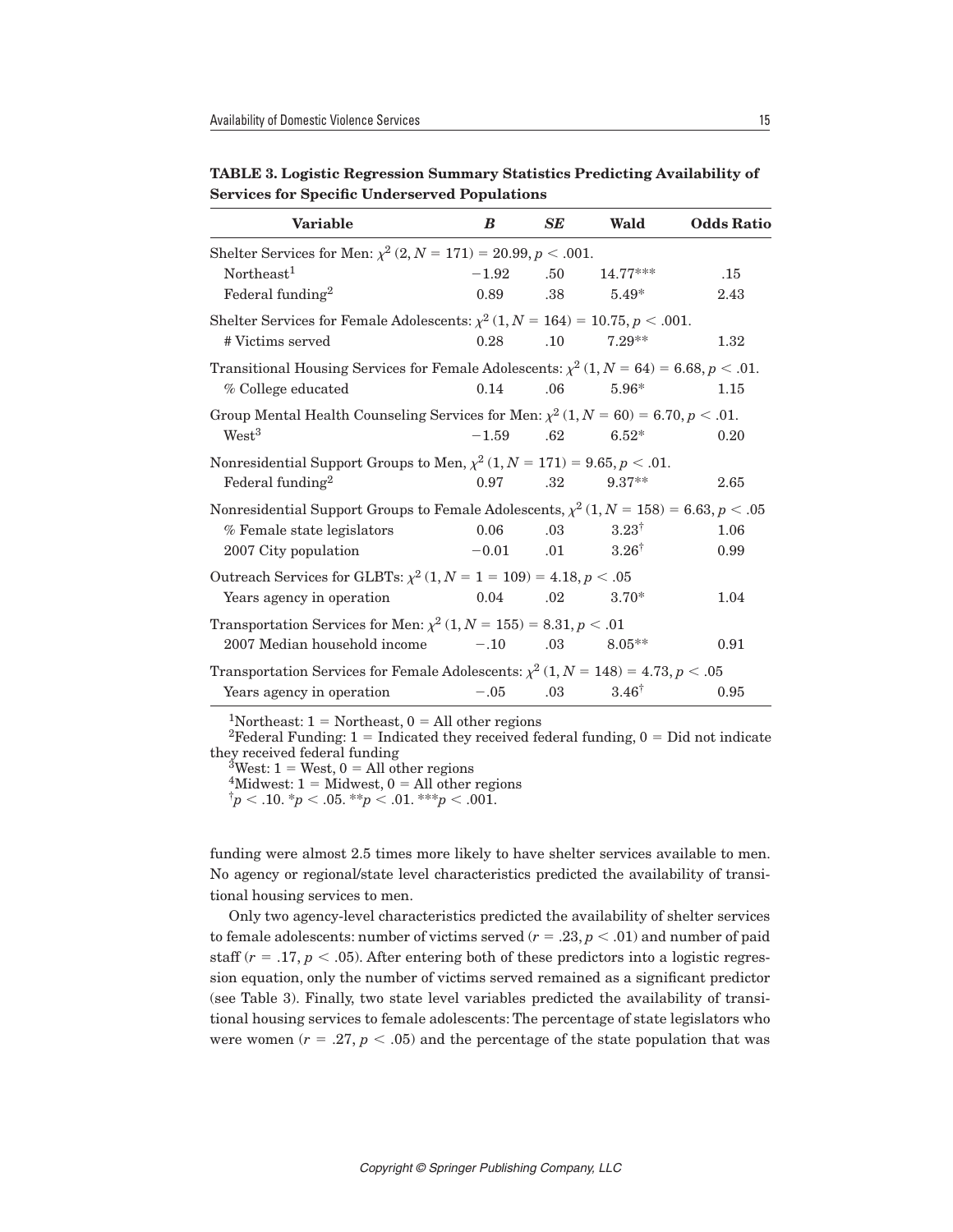college educated  $(r = .32, p < .01)$ . However, once educational level was accounted for in the logistic regression equation, female legislators no longer predicted availability of transitional housing services to female adolescents (see Table 3). No agency or regional/state characteristics predicted the availability of hotel vouchers to female adolescents.

#### **Counseling Services for Victims**

Overall,  $95.6\%$  ( $n = 195$ ) of the agencies offered some type of victim counseling service: 31.3% ( $n = 61$ ) offered group mental health counseling, 39.7% ( $n = 77$ ) offered individual mental health counseling, 88.7% offered nonresidential support groups (*n*  $= 173$ ), and 60.1% ( $n = 128$ ) offered rape or sexual assault services. Figure 2 shows the distribution of these services across underserved population type. This figure is set up to be similar to the previous figure, with adult men first, followed by elderly individuals (males then females), gay and lesbian individuals, transgendered individuals (female-to-male then male-to-female), and adolescents (males then females). There were slight differences in the availability of rape/sexual assault services to men and women, with these differences becoming wider when considering the availability of individual mental health counseling, followed by group mental health counseling, and finally nonresidential support groups. The results indicate that across age group and sexual orientation, DV agencies indicated that they were less likely to have these services available for men than for women.



**Figure 2. Counseling services available for underserved populations.**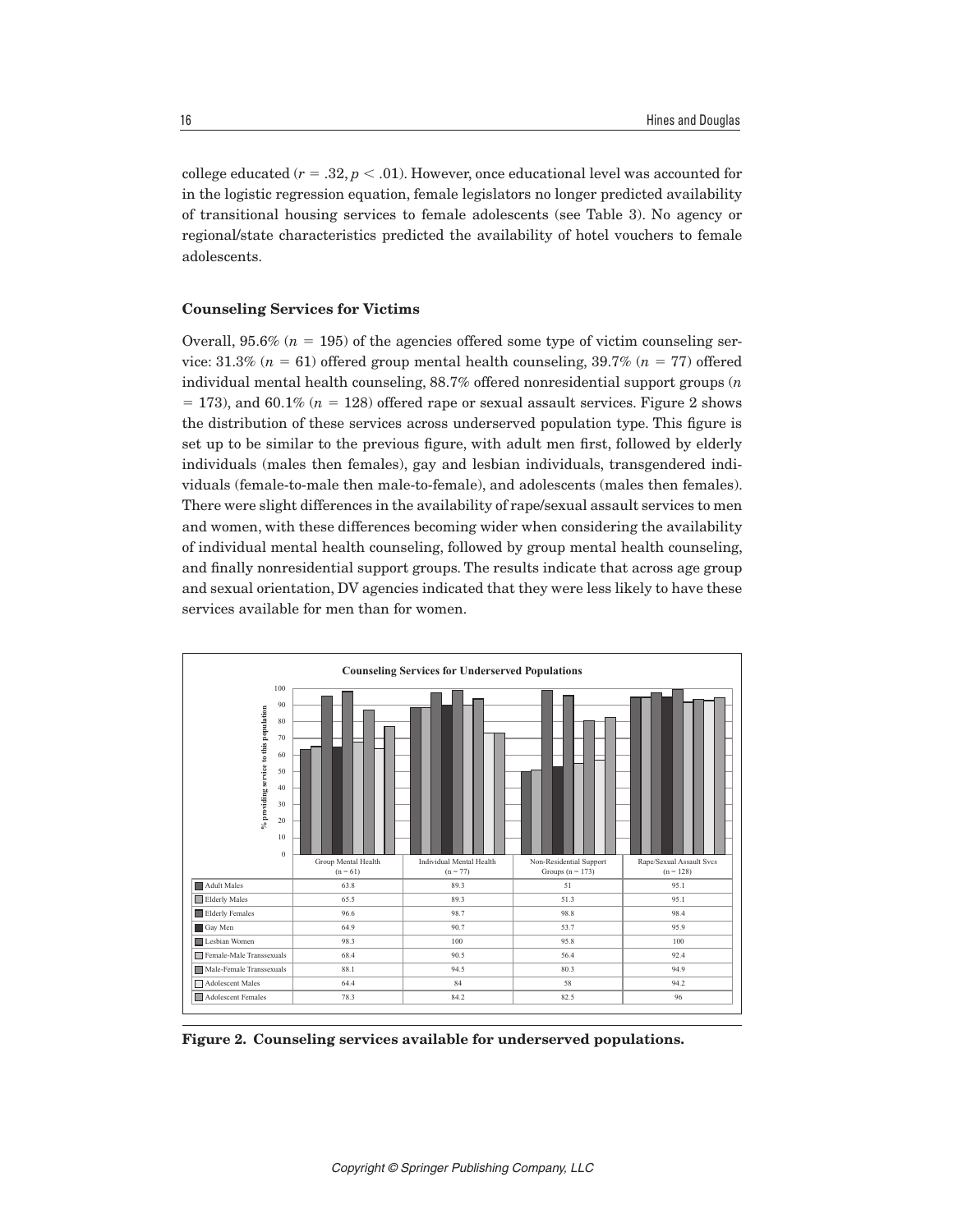To formally test this pattern, we coded each victim service according to whether it was available to men, GLBTs, elderly individuals, and male adolescents, and conducted a Cochran's *Q* test to investigate differences in percentages by underserved population group. The results of these analyses are in the middle of Table 2. There were differences by group for group counseling, individual counseling, and nonresidential support groups, but there were no group differences in the availability of rape/sexual assault services, at least 95% of which were available to all underserved populations studied. For the group mental health counseling and nonresidential support groups, men were the least likely group to have services available to them, followed by adolescents. For individual mental health services, adolescents were the least likely to have services available to them, followed by men; however, 85% or more of the agencies indicated that this service was available to each of the underserved populations. All counseling services were widely available to GLBTs and elderly people, if they were women.

Because group mental health counseling and nonresidential support groups were the least likely services available to men and adolescents, we used the same regional/ state and agency level characteristics described previously to predict the availability of these services to men (including male adolescents) and female adolescents. DV agencies in the West reported that they were less likely to have group mental health counseling available to men than DV agencies in any other region (Northeast, 83.3%; South, 80.0%; Midwest, 82.4%; West, 47.1%;  $\chi^2$  (3,  $N = 66$ ) = 7.11,  $p < .10$ ); fewer services were also available to men in states with a greater percentage of female state legislators  $(r = -.28, ...)$  $p < .05$ ). We dichotomized the regional variable into  $1 =$  West and  $0 =$  all other regions and entered this new regional variable and the female state legislator variable into a logistic regression equation. Only region remained significant, with western DV agencies being 80% less likely to have group mental health counseling available to men than DV agencies in other regions (see Table 3). Receiving federal funding was the only variable that predicted the availability of support groups for men  $(r = .24, p < .01)$ , with agencies receiving federal funding being 2.65 times more likely to have such services available to men (see Table 3). Finally, two variables predicted the availability of support groups to female adolescents: population of the city in which the agency was located  $(r = -.16, ...)$  $p < .05$ , and the percentage of the state legislature that was female ( $r = .15$ ,  $p < .05$ ). Both remained marginally significant when entered together into the regression equation (Table 3). Overall, cities with lower population and states with a greater percentage of female state legislators were more likely to have nonresidential support group services available for female adolescents. No variables, however, predicted the availability of group mental health counseling services to female adolescents.

#### **Legal Services**

Overall, 86.9% of the agencies indicated that they offered any type of legal services with 79.8% offering assistance filing restraining orders, 46.0% offering legal help in divorce or child custody cases, 83.1% offering victim advocacy services, and 28.2% offering pro bono legal services to financially needy victims. With regard to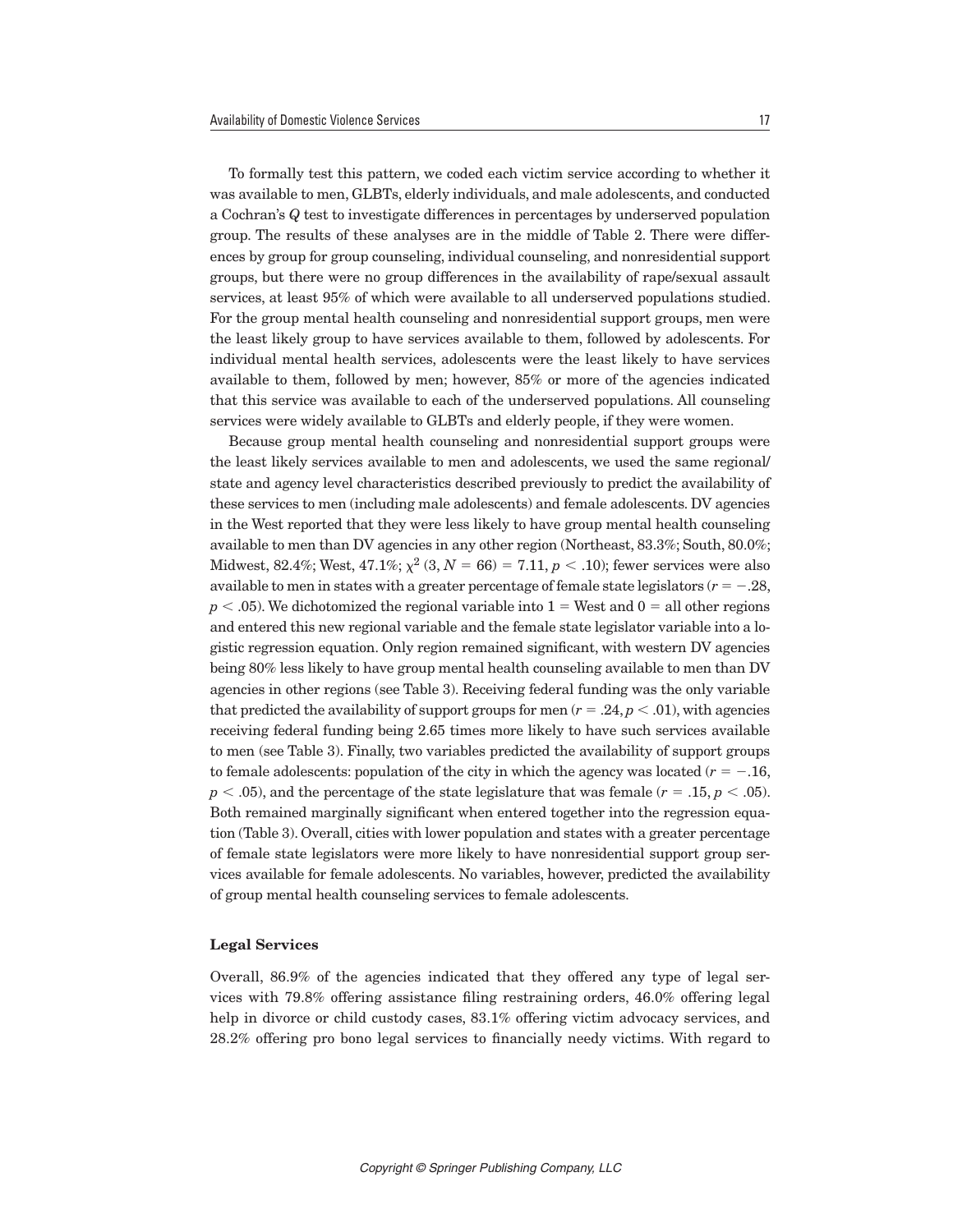the availability of services to the underserved populations in comparison to housing and counseling services, there was much more uniformity in services available to the potentially underserved IPV victims. The majority of the time, 90% or more of DV agencies had all four types of legal services available to underserved populations. Figure 3 documents the availability of services for the underserved populations investigated in this study. The only variation in this pattern was among services for adolescents. Twice, both groups of adolescents fell below the 90% mark, specifically for assistance with restraining orders and pro bono legal services. The group with the fewest legal services available to them was male adolescents. We combined the populations, as described previously, into (a) males, (b) GLBTs, (c) elderly persons, and (d) adolescents, and examined the availability of services across these groups (see Table 2). Despite the high level of availability, the differences between populations for three types of legal services (restraining orders, victim advocacy, and pro bono) were statistically significant, as indicated by the Cochran's *Q*, with adolescents being the least likely group to have these services available to them. The overall high availability of these victim services prevented us from conducting predictive analyses.

#### **Additional Services**

The final types of services about which we inquired included (a) emergency transportation, (b) outreach to potential IPV victims, (c) employment services, and (d) educational services. Overall, 77.5% of agencies offered emergency local transportation services



**Figure 3. Legal services available for underserved populations.**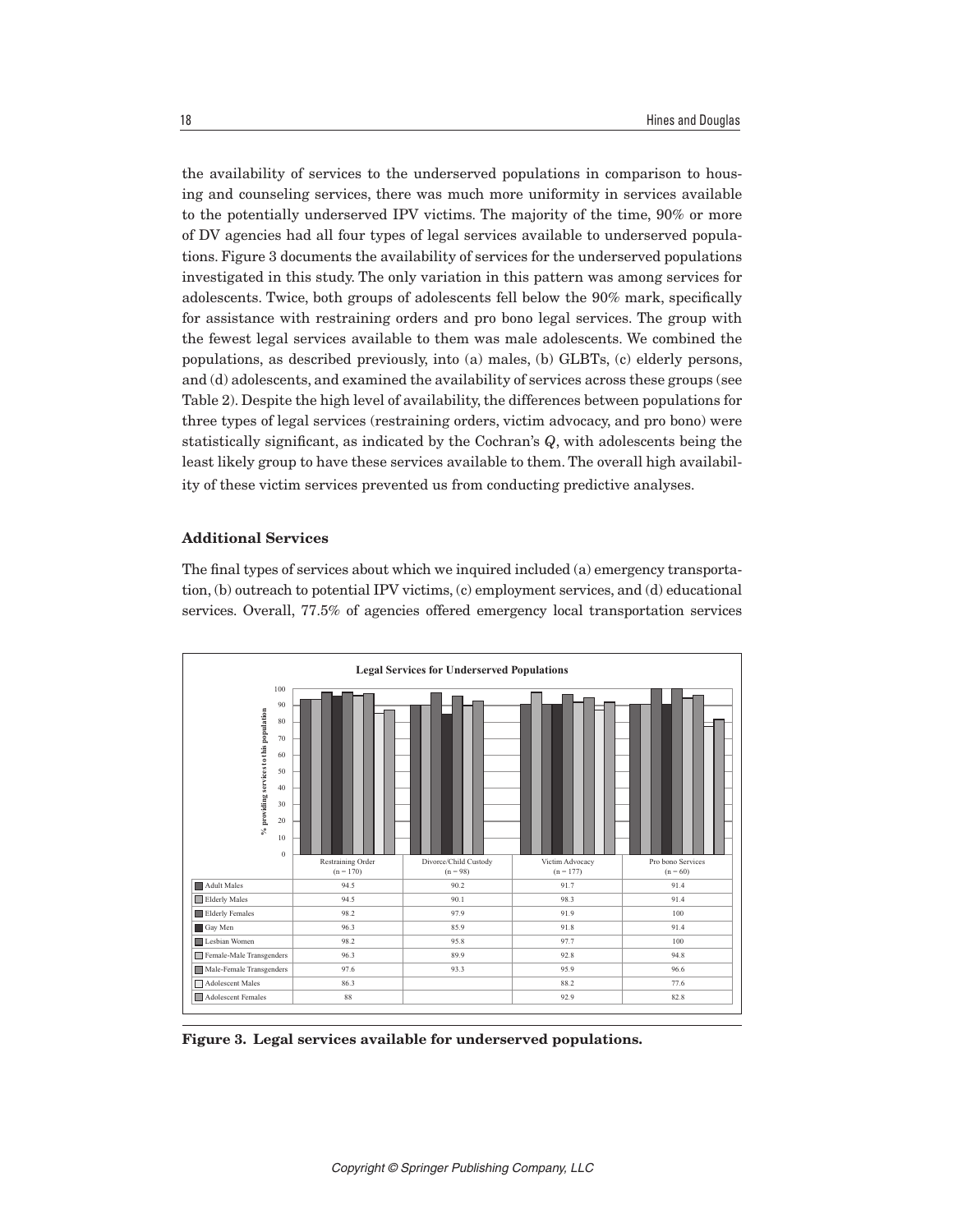to IPV victims; 92.5% indicated they engaged in outreach; 16.4% offered employment services, and 34.7% offered educational services. The availability of these services to underserved populations is illustrated in Figure 4. In general, transportation and outreach services are more available to underserved IPV victims than employment or educational services. The availability of these types of services to the underserved populations assessed in this study however, differs depending on the specific underserved population. In general, the availability of services for male adolescents is the lowest. Outreach services available to most populations, except for adolescent and elderly females, appear to be especially low across multiple populations.

We grouped the populations to compare the availability of services, using Cochran's *Q*, for (a) men, (b) GLBTs, (c) elders, and (d) adolescents, as displayed in Table 2. For all types of services, Cochran's *Q* was significant. For both transportation and employment services, men and adolescents were the least likely groups to have these services available to them. For outreach, men and GLBTs were the least likely to have these services available, whereas adolescents were the least likely to have educational services available to them, although over 90% of agencies stated they made their educational services available to adolescents.

Because outreach services for men and GLBTs and transportation services for men and adolescents were not readily available (although outreach services were not that readily available to the elderly persons and adolescents, according to Figure 4, this appears to be because of the fact that outreach was not conducted for male adolescents and elderly persons; thus, we will analyze the predictors of outreach to men),



**Figure 4. Additional services available for underserved populations.**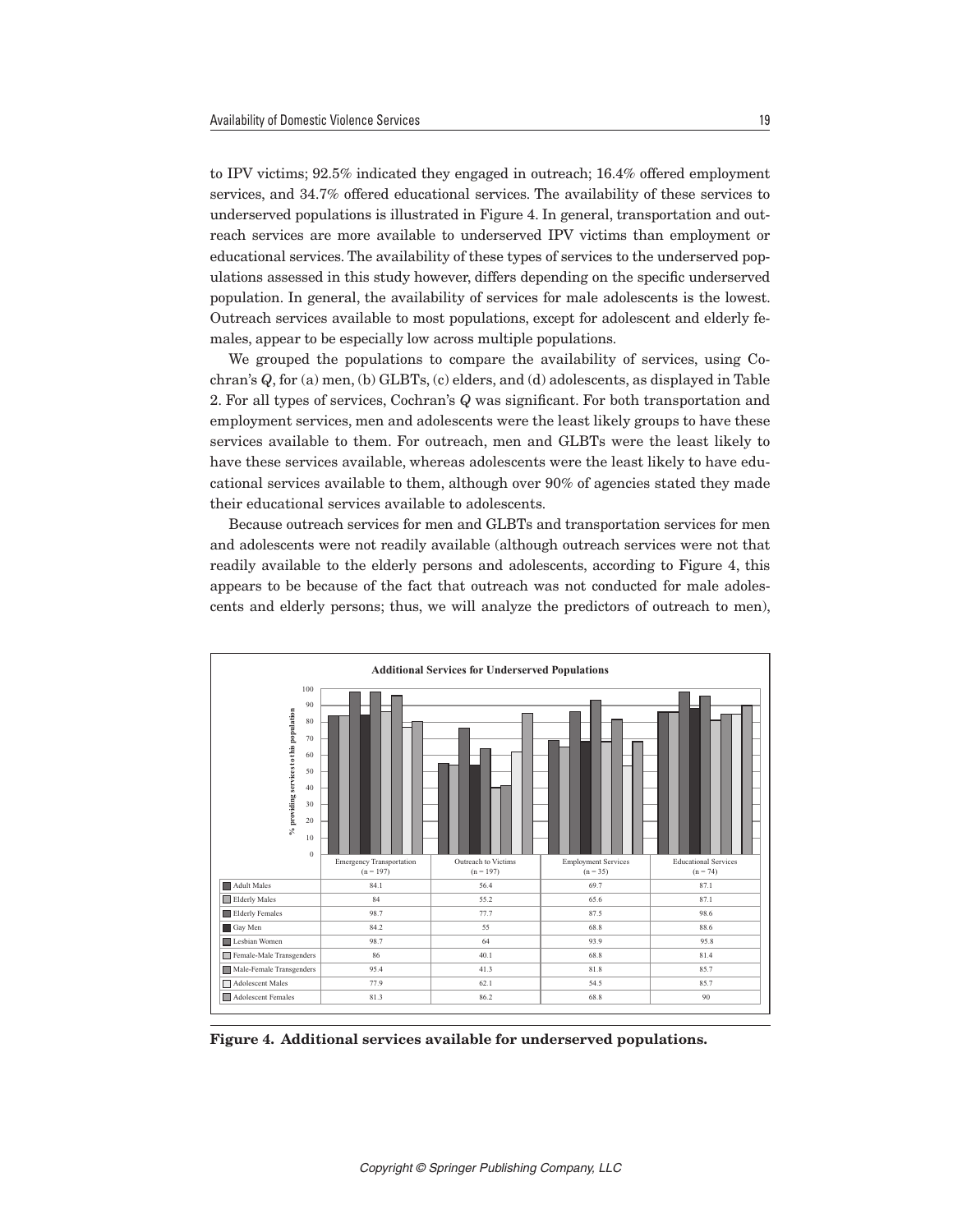we examined the relationship between the state/regional and agency characteristics and the availability of these specific services. There were no bivariate relationships between state/regional and agency characteristics and outreach services for men; thus, no multivariate analyses were performed. Years that the agency had been in operation was marginally related to the availability of outreach services for GLBT populations  $(r = .15, p < .10)$ ; for each additional year that an agency was in operation, it was 1.04 times more likely to offer outreach services to the GLBT community (Table 3).

In the final set of analyses, we examined the relationship between state/regional and DV agency characteristics and the availability of transportation services for men (including male adolescents) and for female adolescents. The availability of transportation services for men was significantly related to several state and DV agency characteristics at the bivariate level: population of the city  $(r = -.23, p < .001)$ , state-level median household income  $(r = -.22, p < .01)$ , state education level  $(r = -.19, p < .05)$ , and total number victims served by DV in the previous year  $(r = -.16, p < .06)$ . When combined into one logistic regression model, only median household income remained significant. Table 3 shows that for each additional \$1,000 in median household income, the odds that the agency located in that state would have their emergency transportation services available to men decreased by 9%. For female adolescents, only the number of years the agency was in operation was associated with the availability of transportation services ( $r = -.19$ ,  $p < .05$ ); for each additional year in operation, the odds that an agency would have this service available to female adolescents decreased by 5%.

#### **DISCUSSION**

This study was grounded in the human rights perspective concerning availability of services to victims of IPV. Specifically, we conducted the first systematic, national study of randomly selected DV agencies to explore their reported ability to make available their IPV services to populations that are traditionally underserved because of age, gender, and/or sexual orientation. In addition to identifying the types of services that are reportedly available for each underserved population, we also sought to explore the relationship between state/regional and agency characteristics and the availability of these services. Our findings indicate that overall, most agencies have their services available to these various underserved victims, but when DV agencies are unable to offer their services to underserved populations, those populations tend to be adolescents and men. In addition, outreach services to most of the assessed underserved populations seem to be lacking, particularly for GLBTs.

#### **Availability of Services to Adolescents**

Although adolescents are the underserved population most at risk for sustaining IPV (Foshee et al., 1996; Jezl et al., 1996), DV agencies consistently ranked them the least or second least (behind men) likely group to which they were able to make their victim services available. The only exception was for outreach services, which were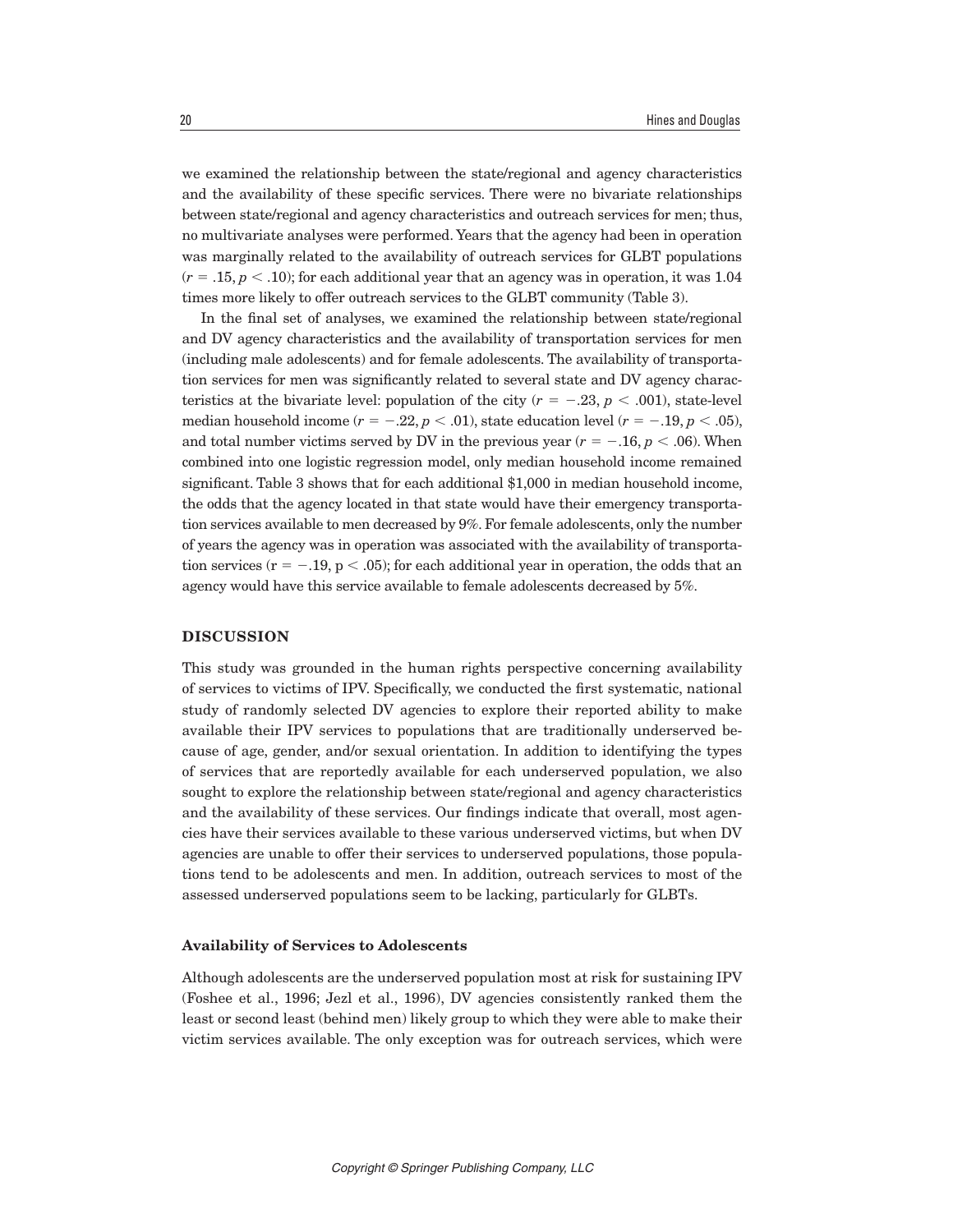available to adolescents, particularly female, more than to any other group. Why are many DV agencies unable to make their services available to adolescents? Previous literature has documented some of the legal barriers that may impede the ability of agencies to offer their services to this crucial population of victims (Sousa, 1999). Often, DV legislation addresses only adult victims of DV. For example, individuals in all but one state (New Hampshire) must reach the age of 18 before they can file for protective orders without adult permission, and two states specifically exclude adolescents from filing a domestic violence restraining order at all (Break the Cycle, 2008). Many states maintain that a perpetrator has to be at least 16 years old (and at least three other states say s/he must be 18 years old), in order for a protective order to be filed against him or her (Break the Cycle, 2008; Sousa, 1999), and some states also mandate that the victim be at least 18 years of age to use the resources of DV agencies (Sousa, 1999).

Given these legal barriers, it is plausible that many of the DV agencies in our sample were unable to offer their services to adolescents because of the laws in their state. Although we did not have information on the specific laws in each state to investigate whether this was true of our sample, we were able to investigate possible additional reasons for excluding adolescents from existing services. Our analyses showed the most influential variables included the number of victims served per year by the DV agency (shelter services), the percentage of the population that was college educated (transitional housing), the percentage of women in the state legislature (nonresidential support groups), the population of the city in which the agency was located (negative relationship; nonresidential support groups), and the number of years the agency was in operation (negative relationship; transportation). However, these predictors were not at all consistent across service type; they were relatively small in magnitude, and given the number of statistical tests that were conducted, it is likely that these associations occurred by chance. Future research should replicate these results and aim to find predictors of service availability to adolescents that are consistent across service types.

From a human rights perspective, these barriers to providing services to the most vulnerable and at-risk group of potential IPV victims is troubling. Glass et al. (2009) argue that it is the responsibility for DV agencies to alter their services to fit the needs of this underserved group of victims; however, given the probability that at least some of the barriers to making existing services available involve legal issues, the responsibility first lies on state and federal governments to allow DV agencies to make their services available to adolescent victims.

#### **Availability of Services to Men**

Research consistently shows that men can be victims of IPV at rates that are close or equal to women (Archer, 2000), that this IPV can be quite severe (Hines & Douglas, 2010; McClennen et al., 2002), and that they often try to seek help for their IPV victimization (Douglas & Hines, in press; McClennen et al., 2002). However, men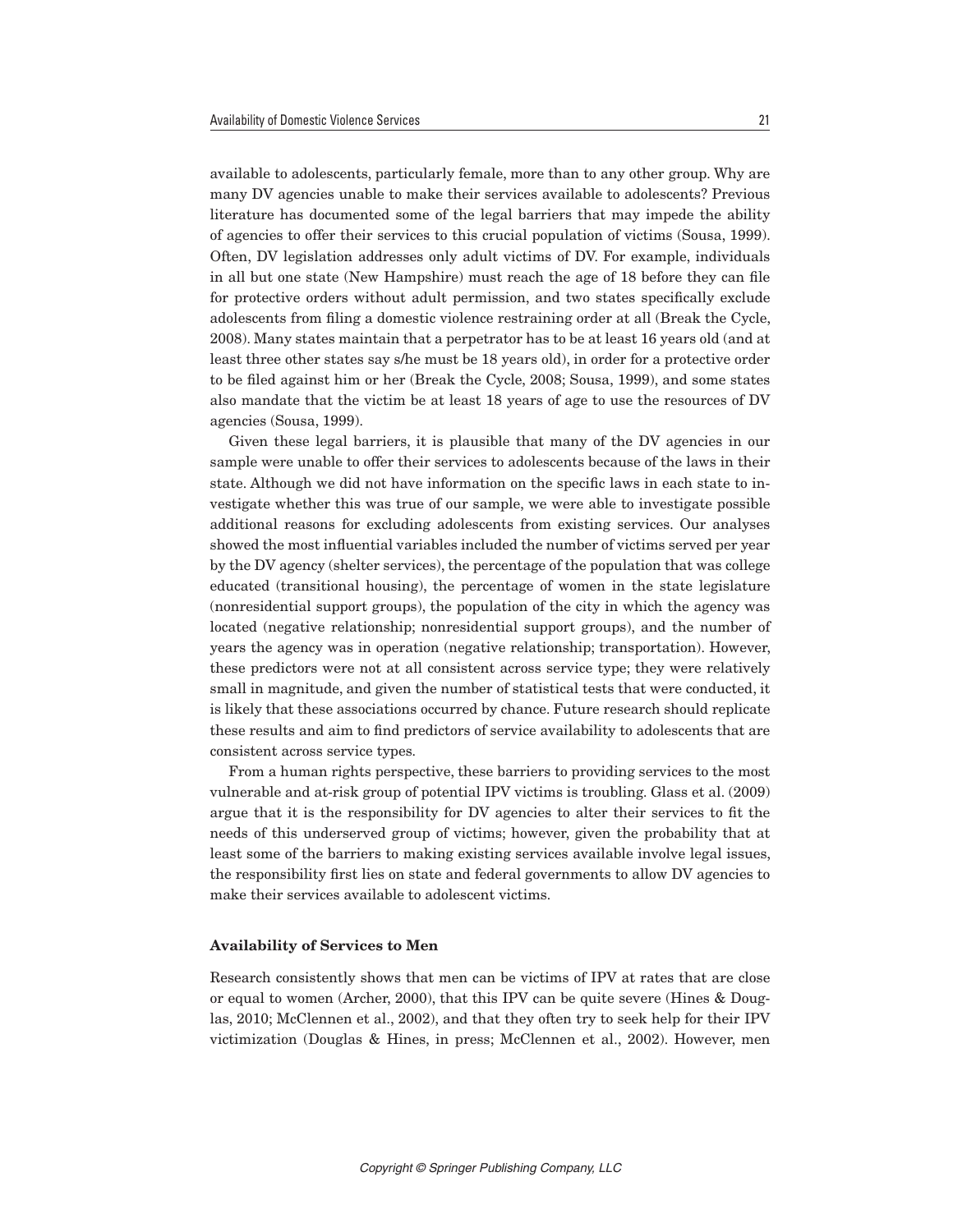also have reported being turned away from DV agencies—they report that the agencies ridicule them, tell them that they only help women, or tell them that the men must be the real abuser (Cook, 2009; Douglas & Hines, in press; Hines et al., 2007; McClennen et al., 2002). Consistent with previous research, in our current study, DV agencies report that behind adolescents, men are the least likely group to have housing and transportation services available to them; behind GLBTs, men are the least likely group to be the focus of outreach, and men are the least likely group to have all types of victim counseling, particularly group counseling and nonresidential support groups, available to them.

An often-cited reason for the inability of DV agencies to serve all populations of IPV victims is limited resources. For example, Donnelly et al. (1999) argued that, rightly or wrongly, because of limited resources, agency staff have to narrow their conception of what an IPV victim is and who the appropriate and deserving victims are for services. However, our study showed that resources did not predict the availability of services to men. Rather, the overall political climate in which the agency was located seemed to be more important. Agencies that received federal funding were more likely (shelter and nonresidential support groups), agencies located in regions that were more liberal were less likely (shelter and group mental health counseling), and agencies located in more affluent areas were less likely (transportation), to have the indicated services available to men.

Our finding that DV agencies that receive federal funding are more likely to have their shelter and nonresidential support group services available to men is consistent with the notion that U.S. law requires that DV agencies practice nondiscrimination (Glass et al., 2009). In addition, the influence of the political climate is consistent with previous research on the availability of services to lesbian victims, in that the conservative values and ideologies of the community in which the agency operated impeded agencies' ability to have their services available to lesbians (Donnelly et al., 1999; Helfrich & Simpson, 2006); however, in the case of male victims, it seems that the effect is just the opposite—agencies in more liberal and affluent regions were less likely to have their shelter and group mental health counseling services available to men. This finding could be because of the possibility that in more liberal and affluent regions, there is more ideological support for view that men intentionally use IPV to maintain the patriarchal construction of society and consequently, more resistance to the notion that men, whether gay, straight, elderly, adolescent, or transgendered, can be the victims of IPV and sometimes need the services of DV agencies. Future research should investigate this notion further. In addition, it should be noted that the predictors of service availability for men are only somewhat consistent across service type and may be because of chance findings and experiment-wise error. Therefore, replication of these results is necessary.

From a human rights perspective, political ideologies should not influence DV agencies' availability of services to any group because agencies need to maintain a philosophy of nondiscrimination and protect and empower all IPV victims (Glass et al., 2009). We recognize that some DV agencies would cite certain limitations to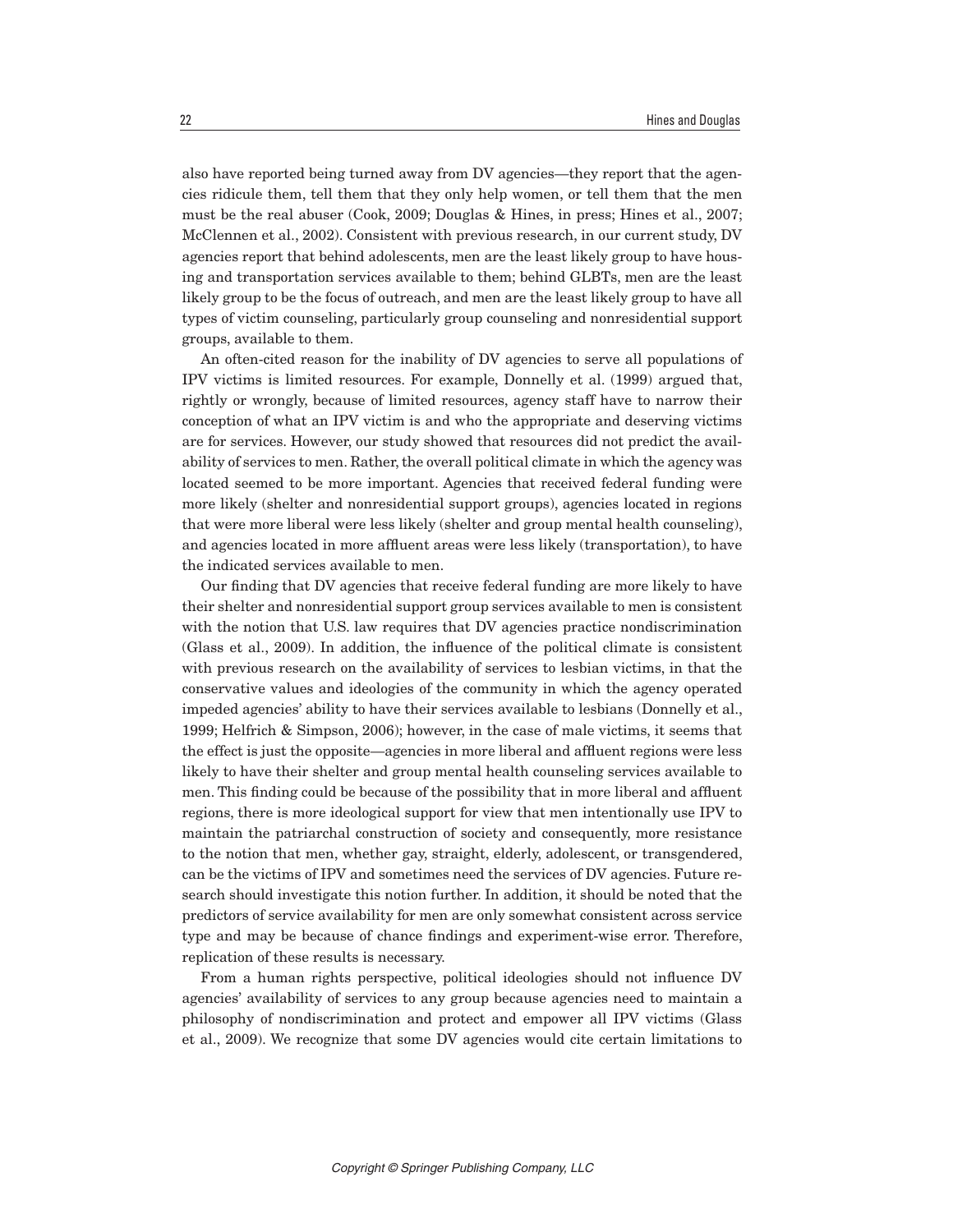having their services available to men; for example, it may be difficult to provide housing to both female and male IPV victims within a single facility with shared sleeping and bathroom space. Similarly, they might state that not enough men come forward for them to be able to offer any of their victim group counseling services. These are probably the reasons why hotel vouchers and individual counseling are the more common housing and counseling services available to men. However, Glass et al. (2009) argue that DV agencies need to find ways to include all victims in their services, change any rules that limit their availability of services to certain groups, and adapt their services to fit the needs of the IPV victims who seek them. Although the previously stated limitations may be valid, there are services that have successfully run coed shelter and group counseling services for decades; the most obvious example is Valley Oasis in California (Ensign & Jones, 2007), and their lead can be followed by other DV agencies. The adaptation of coed services would also serve to reduce discrimination against women who have male children above the cut-off age limit (as low as 10 years in this study); these women would no longer have to make the decision to either stay at home with an abuser so that they do not leave their children, or leave their male children either in an abusive environment or send them to a homeless shelter or other arrangements away from their mother. It would also ensure the safety and well-being of male children as young as 10 years of age, who may have to otherwise remain in a household with abusive fathers, while their mothers and female siblings are able to seek shelter elsewhere, or who may otherwise be left with family or friends while their mothers and female siblings are provided with an anonymous shelter.

#### **Outreach**

Outreach is vital from a human rights perspective as well. In fact, Glass et al. (2009) argue that outreach efforts should be targeted to all potential IPV victims, and previous research does suggest that underserved IPV victims may not seek services from DV agencies because of the impression that the services are only for young, female victims of male perpetrators (Beaulaurier et al., 2008; Bornstein et al., 2006; Courvant & Cook-Daniels, 1998; Douglas & Hines, provisionally accepted; Leisey et al., 2009; McClennen et al., 2002). Outreach efforts to the underserved populations in this study would explicitly show that the agencies are nondiscriminating and welcoming of all IPV victims, and that their experiences will be validated and respected. Nearly all of the agencies in our sample engaged in outreach, yet outreach was the service that was the least likely to be provided to the underserved populations in this study and was only prevalent for female adolescents. Elderly women, followed by lesbian women, were the next likely to receive outreach services, and less than 50% of agencies performed outreach to any of the male groups or to transgendered individuals. Thus, sexual orientation and gender were barriers to receiving outreach, and given the perception that DV agencies are only for female victims of male perpetrators, the lack of outreach probably decreases the likelihood that GLBTs or men will reach out to these agencies for help. A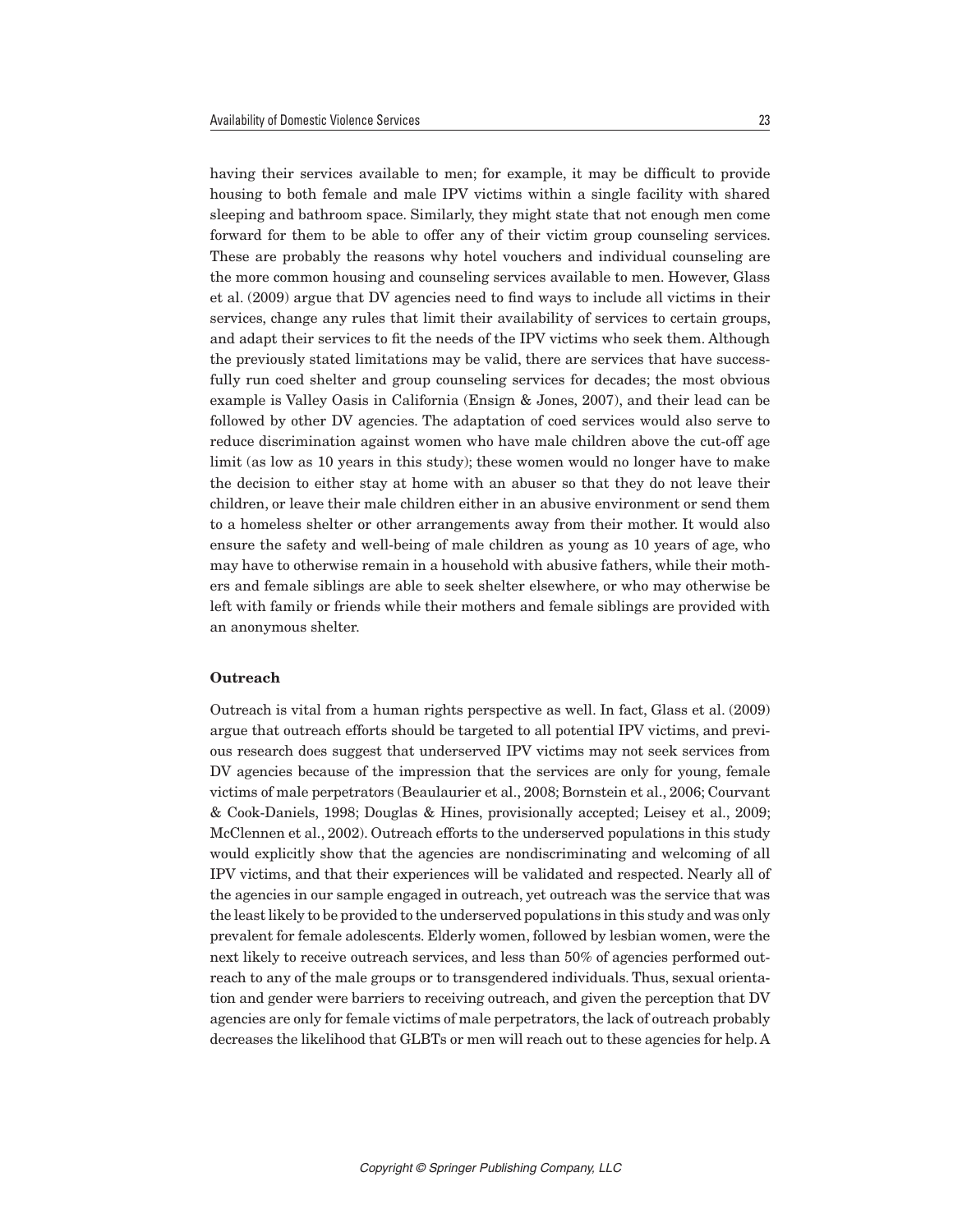related issue concerning outreach is that the name that the DV agency gives itself may further deter certain DV victims from seeking help, even in the presence of outreach. For example, a "domestic violence" agency may not seem pertinent to adolescent victims because the violence they are experiencing occurs in a dating relationship, not a domestic relationship. In addition, DV agencies that give themselves female-centered names, such as "A Woman's Concern" or the "Domestic Abuse Women's Network," may deter male victims of any kind from seeking help there.

#### **Availability of Services Versus Appropriateness and Quality of the Services**

For the most part, more than half of the agencies stated that each of their services were available to the underserved populations in this study, and this was particularly the case for legal services and for the traditionally underserved populations of elderly women and lesbians. Although our study showed that services were widely available to these two victim populations and for legal services, a result that is consistent with Renzetti's (1996) survey of DV agencies and lesbian victims, we do not know the extent to which the agency directors' self-reported willingness to help these particular underserved victims was reflected in their staff members' behavior and/or whether any services actually provided were without bias and sensitive to the unique needs of these two populations. Indeed, we do not know this about any of the services provided to the range of underserved populations addressed in this study; therefore, it is likely that the actual rates of service availability and provision are lower than what is presented here, and that many of these underserved groups who were able to access the services were not treated in an empathic, sensitive, or respectful manner that considered their unique needs.

This issue is reflected well in a study by Helfrich and Simpson (2006) who interviewed several DV agency staff members in the Boston area about their provision of services to lesbians. The authors noted that although the staff members were willing and open to provide their services to lesbians, their training in doing so was lacking. They discussed their concerns about being able to effectively help a lesbian victim given their lack of knowledge of the similarities and differences of a lesbian victim's experience in comparison to a heterosexual female victim's experience. Overall, the service providers in Helfrich and Simpson's study recommended that institutional policies needed to be written and enforced that stressed inclusion, staff competency (with an emphasis on training), and staff accountability. Outreach to the lesbian community, through the publication of their services and their nondiscriminatory practices, was also necessary in combination with overt displays of support of the lesbian community. Another simple recommendation was the alteration of screening and intake language, so that it was gender-neutral in the identification of victims and perpetrators.

These recommendations could be extended so that all of the underserved victims mentioned here are comfortable accessing the services offered by a DV agency and are treated with empathy, sensitivity, and respect. Experts in each of the types of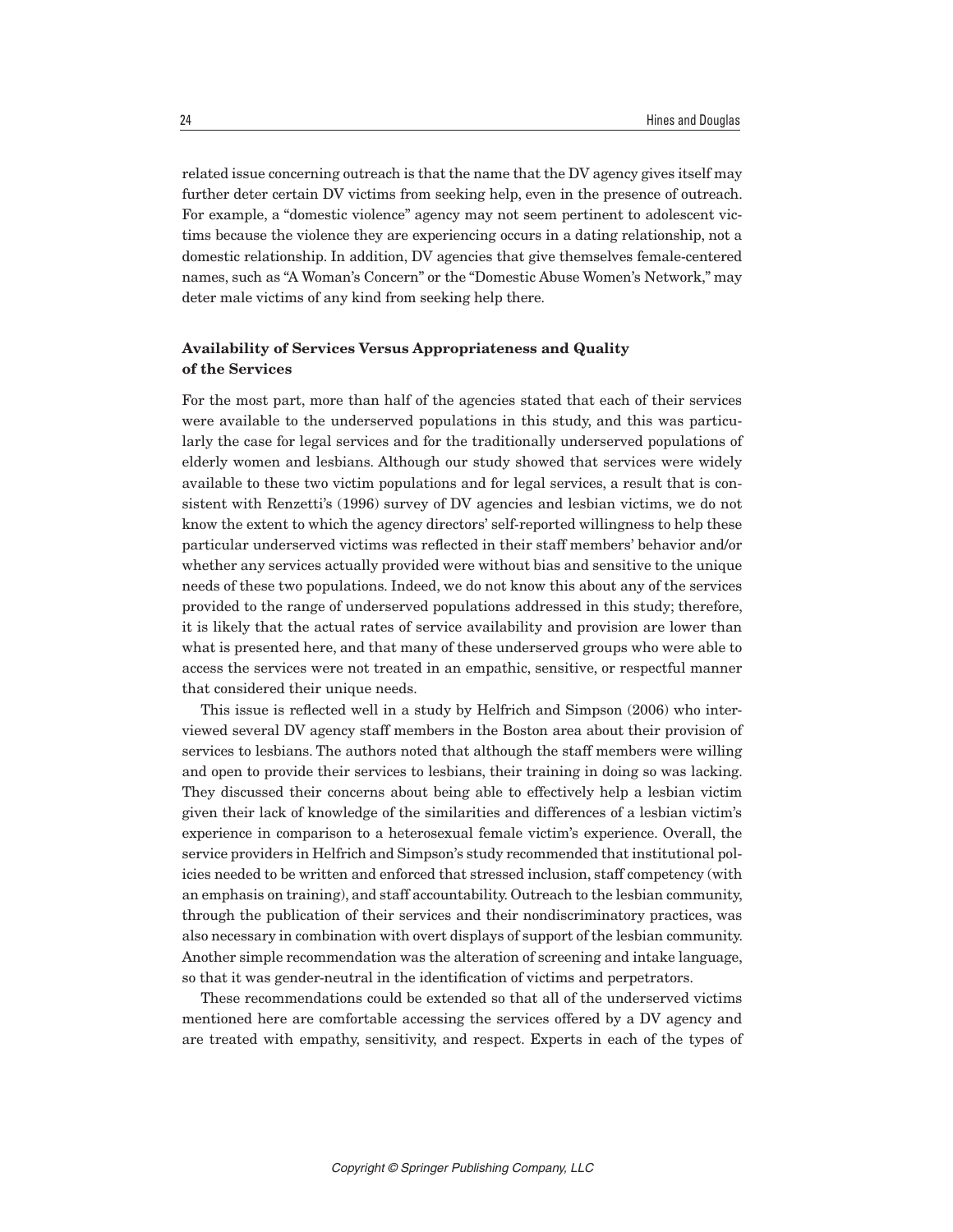underserved victims can serve as trainers, teaching the staff members about the existence of these victims and their unique needs. These experts can also work with the agency directors to modify policies and procedures to make sure that all IPV victims who seek help have their experiences validated, are offered services, and are treated with respect. Because of high staff turnover at many DV agencies, it is recommended that such training in each victim type occurs at least once a year.

Another issue that we could not evaluate that would be important in future studies is the quality of the services provided. For example, although the full range of services offered by DV agencies was available to elderly female victims, the services may not have been tailored toward their unique needs. Elderly women have criticized outreach materials for not including language pertinent to their situation; the materials only seemed to increase the font size (Leisey et al., 2009). Elderly women also expressed the need for services to address their unique needs, such as increased isolation that occurs when friends/family members pass away, the possibility that their spouse will intentionally neglect caring for their increased medical needs, and the nature of their relationship with their spouse, which was typically long term and not as influenced by changes that the women's movement brought about; finally, elderly women discuss issues with medical needs and disabilities that might not be properly handled by DV agencies (Leisey et al., 2009), an issue we will address in more detail in our second article.

These issues can extend to other IPV victim populations as well. Not only do lesbian and elderly women have unique needs about which DV agency staff need to be educated, but so do straight men, gay men, transgendered individuals, elderly men, and adolescents. For example, straight men, regardless of age, may experience much shame as a result of the abuse they sustained from their female partner, a shame that may have been reinforced by reactions by friends, family members, and others to his disclosure of the abuse (Cook, 2009). Gay men may have issues with internalized homophobia that need to be addressed (Allen & Leventhal, 1999), and transgendered individuals may be particularly sensitive to any kind of gender segregation in DV agencies (Courvant & Cook-Daniels, 1998). Because IPV has traditionally been framed as a young, heterosexual female issue, all of these groups may have difficulty identifying their victimization experience as IPV, an issue that DV agencies would need to address as well.

It must be emphasized that the responses of third parties, such as DV agencies, are critical to the mental and physical health of IPV victims. Dobash and Dobash (1984) first commented on how important third party responses were to battered women seeking help—if that third party responds to her request for help in a manner that implicitly blames her for the abuse or implies that she in some way caused the abuse, that third party is also implicitly justifying the abuser's behavior, further isolating the victim, and leaving her vulnerable to further attacks. Renzetti's (1989) work on battered lesbians showed that third party responders were critical as well—the less helpful the third party was, the longer the victim stayed with her abuser; victims also reported that because many third parties were reticent to label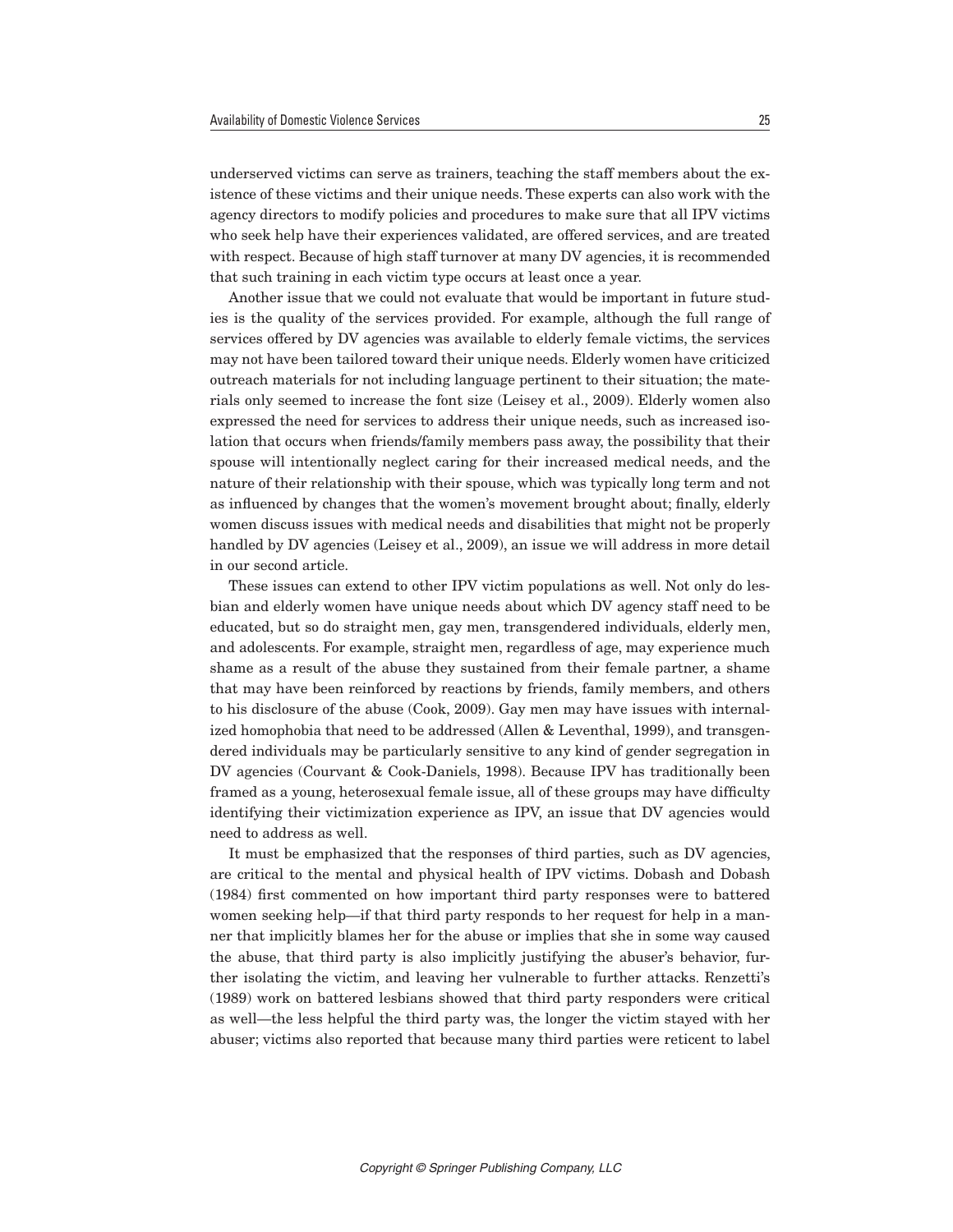her situation "battering," it left her confused, despairing, and frustrated. Douglas and Hines' (in press) recent work on the help-seeking experiences of heterosexual male victims of IPV show that these issues are highly relevant to men as well. Specifically, they found that for each negative help-seeking experience the men had, their chances of suffering from PTSD significantly increased.

#### **CONCLUSION**

DV agencies provide a host of critical services to hundreds of thousands of IPV victims each year. We could not do without these agencies and the services that they provide. These agencies range from four-women operations to large agencies that provide a range of comprehensive services. Whatever their size and scope, their work often goes unrecognized. We do not, in any way, mean to minimize the work that they already do. By doing this research and utilizing a human rights perspective, we hope to build on it. By addressing the needs of the range of potential IPV victims, DV agencies will further their missions. If they cannot immediately provide direct services, they should be trained to be sensitive to the needs of the member of the underserved population who is reaching out to them for help; provide validation of the victim's experience, no matter what their age, gender, or sexual orientation; and have options for appropriate referrals for DV agencies that can help that victim.

It is important to note that, with the exception of heterosexual men, the populations addressed in this study (i.e., adolescents, elderly persons, GLBTs) tend to be much smaller than the population of heterosexual women; therefore, the number of victims from these populations that will be potentially served by DV agencies will also be smaller than the number of female heterosexual victims served. Thus, DV agencies may not encounter that many victims from these underserved populations during a typical year, and with the possible exception of housing services, the provision of services would not be likely to strain operating budgets too much. Outreach may be more difficult to implement, but by linking with community agencies that already serve adolescents, elderly persons, GLBTs, and men, outreach could be more easily achieved.

From a research perspective, it is important to note that we do not know whether the agencies that did not respond were more or less likely to make their services available to underserved populations. It is possible that those that did respond had particular reasons for doing so; they may have a special interest in providing such services in the future or a special interest in focusing on more traditional populations. That said, more work needs to be done to understand why certain agencies cannot or do not make their existing services available to certain populations. We were able to conclude that various agency characteristics that are related to size and budget did not consistently or frequently predict availability of services to underserved groups. Moreover, although several of the state-level variables that were proxies for the agency's and its community's possible ideological orientation were predictors of availability of services, these results were inconsistent. It is possible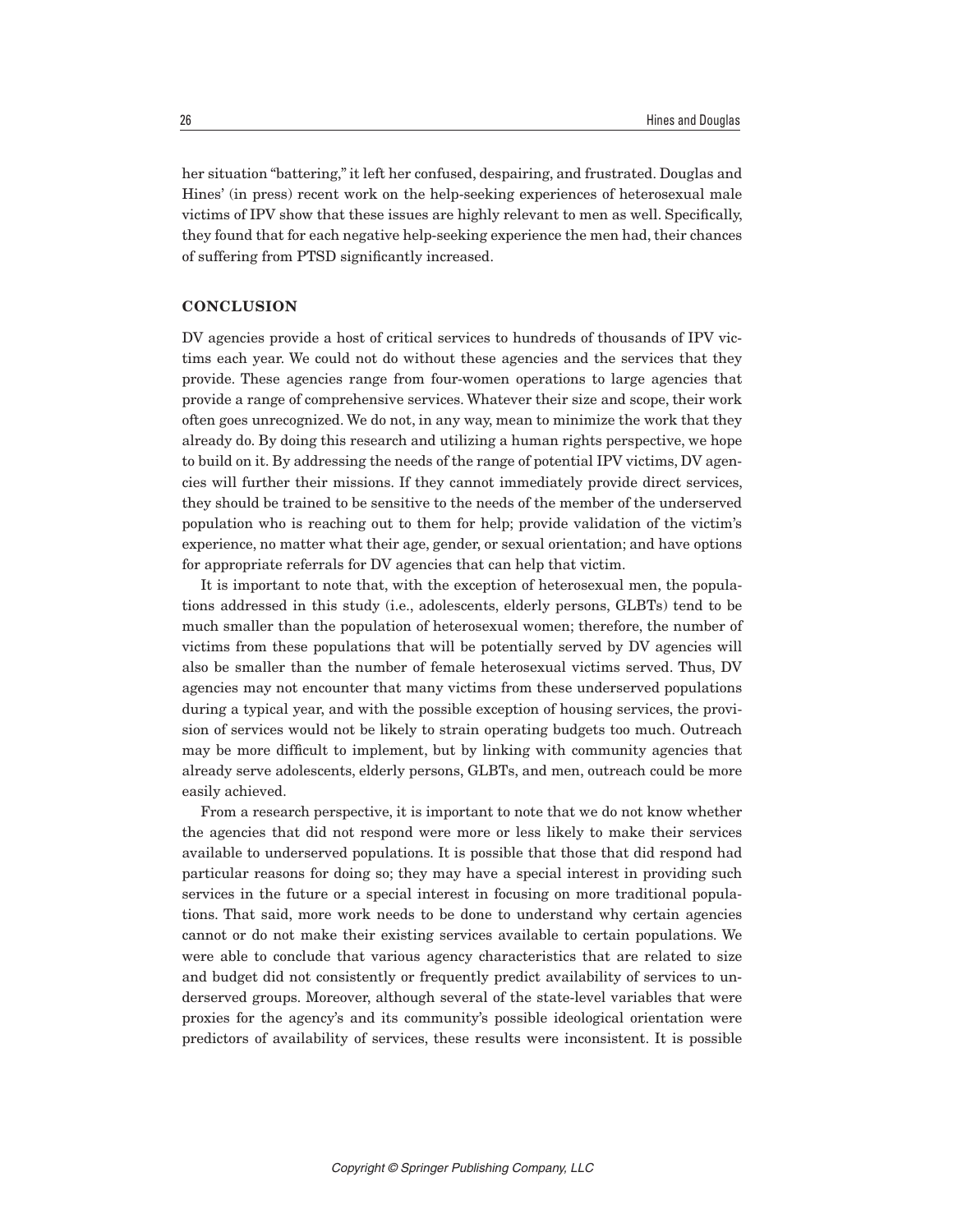that state characteristics are a poor approximation of agency characteristics. In the future, researchers may want to determine if the values and ideological orientation of individual agencies is potentially related to which populations it is able to or decides to serve. If we can understand the barriers that these agencies have to making their services available to all potential victims, we can work to ensure that all IPV victims, regardless of gender, age, or sexual orientation, have the services they need.

#### **Note**

1. Other than GLBTs, the particular populations these agencies specialized in included: Substance Abuse/Mental Health (1), African American (1), Faith Communities (2), Asian/Pacific Islanders (4), Women and Families (6), Native Americans (8), Hispanic/ Latinos (8), and Other Ethnicities and Socioeconomic Groups (17).

#### **REFERENCES**

- Allen, C., & Leventhal, B. (1999). History, culture, and identity: What makes GLBT battering different. In B. Leventhal & S. Lundy (Eds.), *Same-sex domestic violence: Strategies for change* (pp. 73–81). Thousand Oaks, CA: Sage.
- Archer, J. (2000). Sex differences in aggression between heterosexual partners: A meta-analytic review. *Psychological Bulletin*, *126*, 651–680.
- Ashley, O. S., & Foshee, V. A. (2005). Adolescent help-seeking for dating violence: Prevalence, sociodemographic correlates, and sources of help. *Journal of Adolescent Health*, *36*, 25–31.
- Baron, L., & Straus, M. A. (1989). *Four theories of rape in American society: A state-level analysis*. New Haven, CT: Yale University Press.
- Barrilleaux, C., & Bernick, E. (2003). Deservingness, discretion, and the state politics of welfare spending, 1990–1996. *State Politics and Policy Quarterly*, *3*(1), 1–22.
- Beaulaurier, R. L., Seff, L. R., & Newman, F. L. (2008). Barriers to help-seeking for older women who experience intimate partner violence: A descriptive model. *Journal of Women and Aging*, *20*(3–4), 231–248.
- Blasko, K. A., Winek, J. L., & Bieschke, K. J. (2007). Therapists' prototypical assessment of domestic violence situations. *Journal of Marital and Family Therapy*, *33*(2), 258–269.
- Bornstein, D. R., Fawcett, J., Sullivan, M., Senturia, K. D., & Shiu-Thornton, S. (2006). Understanding the experiences of lesbian, bisexual, and trans survivors of domestic violence: A qualitative study. *Journal of Homosexuality*, *51*(1), 159–181.
- Break the Cycle. (2008). *State-by-state teen dating violence report card 2008*. Retrieved June 17, 2009, from http://www.breakthecycle.org/pdf/2008-state-report-cards/statereport-card-full-report-2008.pdf
- Brown, M. J., & Groscup, J. (2009). Perceptions of same-sex domestic violence among crisis center staff. *Journal of Family Violence*, *24*, 87–93.
- Burr, J.A., Mutchler, J. E., & Warren, J. P. (2005). State commitment to home and community-based services: Effects on independent living for older unmarried women. *Journal of Aging and Social Policy*, *17*(1), 1–18.
- Cook, P. W. (2009). *Abused men: The hidden side of domestic violence* (2nd ed.). Westport, CT: Praeger.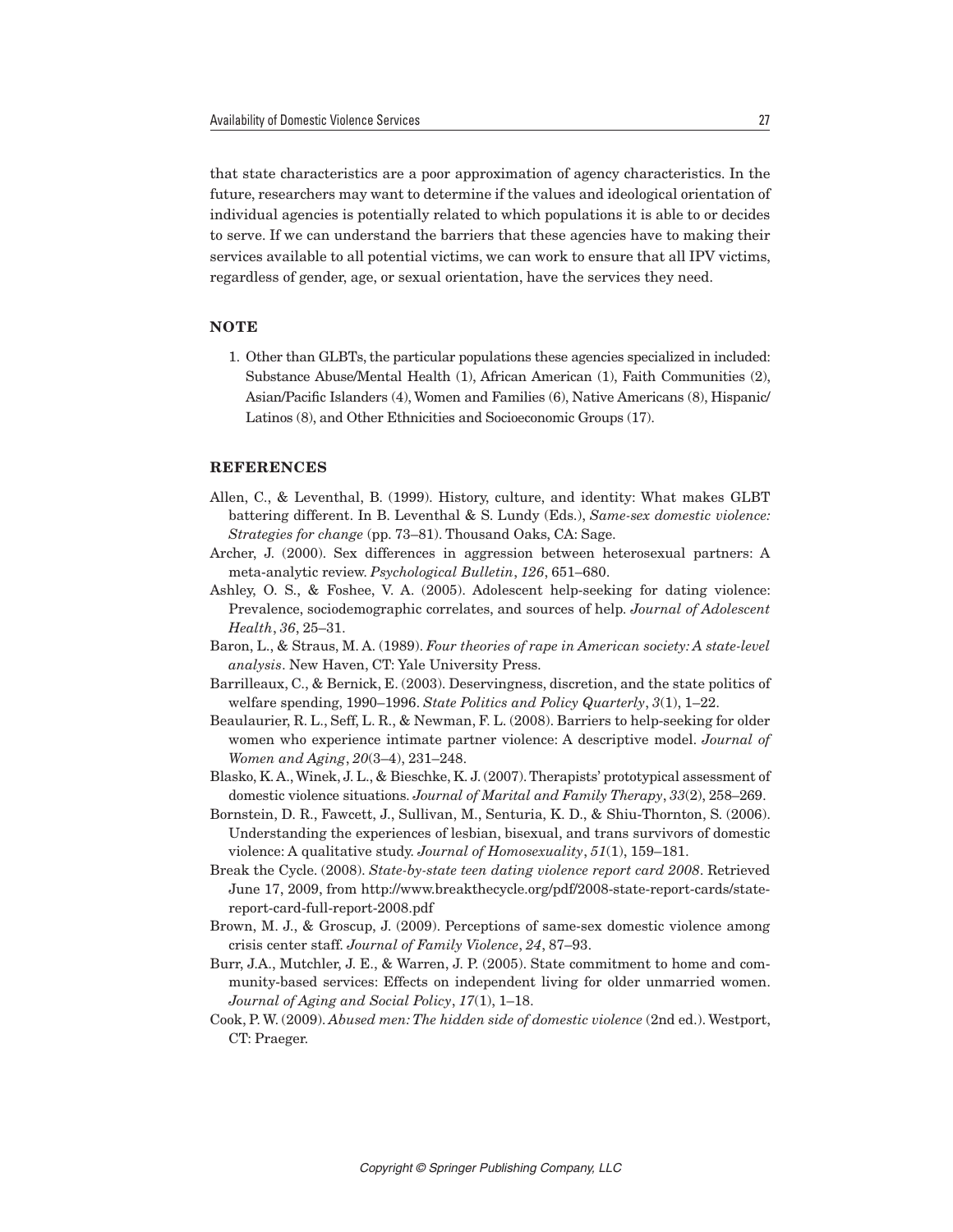- Courvant, D., & Cook-Daniels, L. (1998). Trans and intersex survivors of domestic violence: Defining terms, barriers, and responsibilities. In *National Coalition Against Domestic Violence 1998 conference handbook*. Denver, CO: NCADV.
- Das Dasgupta, S. (2001). Towards an understanding of women's use of non-lethal violence in intimate heterosexual relationships. *VAWnet.* Retrieved August 1, 2006, from http:// www.vawnet.org/DomesticViolence/Research/VAWnetDocs/AR\_womviol.php
- Dillman, D. (2000). *Mail and internet surveys: The tailored design method*. New York: Wiley.
- Dobash, R. E., & Dobash, R. P. (1977–1978). Wives: The "appropriate" victims of marital violence. *Victimology*, *2*, 426–442.
- Dobash, R. E., & Dobash, R. P. (1984). The nature and antecedents of violent events. *British Journal of Criminology*, *24*(3), 269–288.
- Donnelly, D. A., Cook, K. J., & Wilson, L. A. (1999). Provision and exclusion: The dual face of services to battered women in three deep south states. *Violence Against Women*, *5*(7), 710–741.
- Douglas, E. M., & Cunningham, J. M. (2008). Recommendations from child fatality review teams: Results of a U.S. nationwide exploratory study concerning maltreatment fatalities and social service delivery. *Child Abuse Review*, *17*(5), 331–351.
- Douglas, E. M., & Hines, D. A. (in press.). The help-seeking experiences of men who sustain intimate partner violence: An overlooked population and implications for social work. *Journal of Family Violence*.
- Ehrensaft, M. K., Moffitt, T. E., & Caspi, A. (2004). Clinically abusive relationships in an unselected birth cohort: Men's and women's participation and developmental antecedents. *Journal of Abnormal Psychology*, *113*(2), 258–271.
- Ensign, C., & Jones, P. (2007). Gender-inclusive work with victims and their children in a co-ed shelter. In J. Hamel & T. Nicholls (Eds.), *Family interventions in domestic violence: A handbook of gender-inclusive theory and treatment* (pp. 561–578). New York: Springer Publishing.
- Foshee, V. A., Linder, G. F., Bauman, K. E., Langwick, S. A., Arriaga, X. B., Heath, J. L., et al. (1996). The Safe Dates Project: Theoretical basis, evaluation, design, and selected baseline findings. *American Journal of Preventive Medicine*, *12*(5), 39–47.
- Girshick, L. B. (2002). No sugar, no spice: Reflections on research on woman-to-woman sexual violence. *Violence Against Women*, *8*, 1500–1520.
- Glass, N., Rollins, C., & Bloom, T. (2009). Expanding our vision: Using a human rights framework to strengthen our service response to female victims of male intimate partner violence. In D. J. Whitaker & J. R. Lutzker (Eds.), *Preventing partner violence: Research and evidence-based intervention strategies* (pp. 193-217). Washington, DC: American Psychological Association.
- Harris, S. B. (1996). For better or for worse: Spouse abuse grown old. *Journal of Elder Abuse and Neglect*, *8*, 1–33.
- Helfrich, C. A., & Simpson, E. K. (2006). Improving services for lesbian clients: What do domestic violence agencies need to do? *Health Care for Women International*, *27*, 344–361.
- Hines, D. A., Brown, J., & Dunning, E. (2007). Characteristics of callers to the domestic abuse helpline for men. *Journal of Family Violence*, *22*, 63–72.
- Hines, D. A., & Douglas, E. M. (2010). Intimate terrorism by women toward men: Does it exist? *Journal of Aggression*, *Conflict*, *and Peace Research, 2*(3), 36-56*.*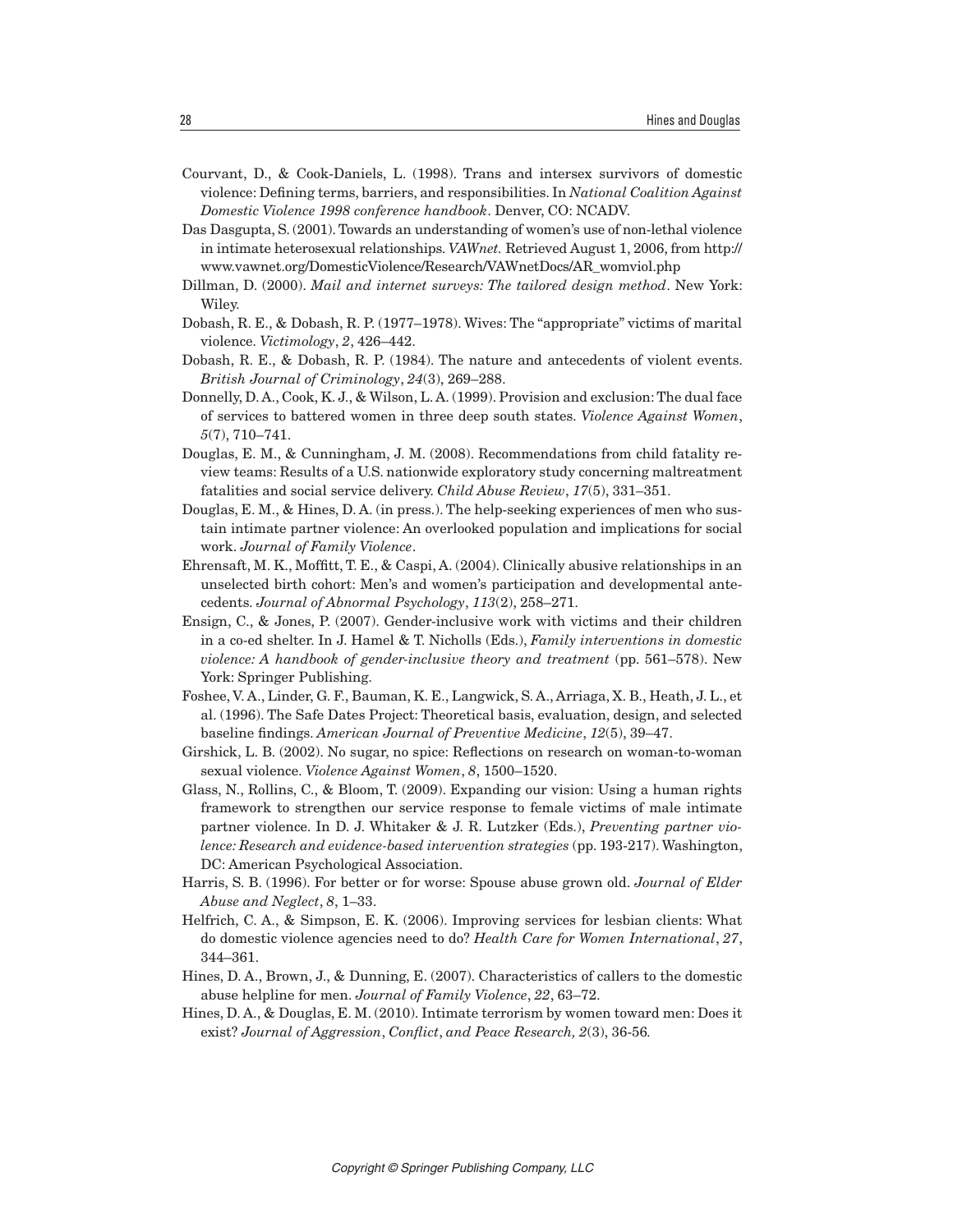- Hines, D. A., & Malley-Morrison, K. (2005). *Family violence in the United States: Defining*, *understanding*, *and combating abuse*. Thousand Oaks, CA: Sage.
- Jezl, D., Molidor, C., & Wright, T. (1996). Physical, sexual, and psychological abuse in high school dating relationships: Prevalence rates and self-esteem issues. *Child and Adolescent Social Work Journal*, *13*, 69–87.
- Johnson, M. P. (1995). Patriarchal terrorism and common couple violence: Two forms of violence against women. *Journal of Marriage and the Family*, *57*, 283–294.
- Leisey, M., Kupstas, P. K., & Cooper, A. (2009). Domestic violence in the second half of life. *Journal of Elder Abuse and Neglect*, *21*, 141–155.
- Linksy, A. S., & Straus, M. A. (1986). *Social stress in the United States: Links to regional patterns in crime and illness*. Dover, MA: Auburn House Publishing Company.
- Loseke, D. R., & Kurz, D. (2005). Men's violence toward women is the serious social problem. In D. R. Loseke, R. J. Gelles, & M. M. Cavanaugh (Eds.), *Current controversies on family violence* (2nd ed., pp. 79–96). Thousand Oaks, CA: Sage.
- Lundy, M., & Grossman, S. F. (2009). Domestic violence service users: A comparison of older and younger women victims. *Journal of Family Violence*, *24*, 297–309.
- Malley-Morrison, K., & Hines, D. A. (2004). *Family violence in a cultural perspective: Defining*, *understanding*, *and combating abuse*. Thousand Oaks, CA: Sage.
- McClennen, J. C., Summers, A. B., & Vaughan, C. (2002). Gay men's domestic violence: Dynamics, help-seeking behaviors, and correlates. *Journal of Gay and Lesbian Social Services*, *14*(1), 23–49.
- Merrill, G. S., & Wolfe, V. A. (2000). Battered gay men: An exploration of abuse, help seeking, and why they stay. *Journal of Homosexuality*, *39*, 1–30.
- Mouton, C., Rovi, S., Furniss, K., & Lasser, N. (1999). The associations between health and domestic violence in older women: Results of a pilot study. *Journal of Women's Health and Gender-Based Medicine*, *1*, 1173–1179.
- Pillemer, K., & Finkelhor, D. (1988). The prevalence of elder abuse: A random sample survey. *The Gerontologist*, *28*, 51–57.
- Renzetti, C. M. (1989). Building a second closet: Third party responses to victims of lesbian partner abuse. *Family Relations*, *38*, 157–163.
- Renzetti, C. M. (1992). *Violent betrayal: Partner abuse in lesbian relationships*. Newbury Park, CA: Sage.
- Renzetti, C. M. (1996). The poverty of services for battered lesbians. *Journal of Gay and Lesbian Social Services*, *4*(1), 61–68.
- Russo, A. (1999). Lesbians organizing lesbians against battering. In B. Leventhal & S. E. Lundy (Eds.), *Same-sex domestic violence: Strategies for change* (pp. 83–96). Thousand Oaks, CA: Sage.
- Schaefer, D. R., & Dillman, D. A. (1998). Development of a standard e-mail methodology: Results of an experiment. *Public Opinion Quarterly*, *62,* 378–397.
- Shepard, M. F., & Pence, E. L. (Eds.). (1999). *Coordinating community response to domestic violence: Lessons from Duluth and beyond*. Thousand Oaks, CA: Sage.
- Sousa, C. A. (1999). Teen dating violence: The hidden epidemic. *Family and Conciliation Courts Review*, *37*(3), 356–374.
- Straus, M. A. (1995). Trends in cultural norms and rates of partner violence: An update to 1992. In S. Stith & M. A. Straus (Eds.), *Understanding partner violence: Prevalence*, *causes*, *consequences*, a*nd solutions* (pp. 30–33). Minneapolis, MN: National Council on Family Relations.